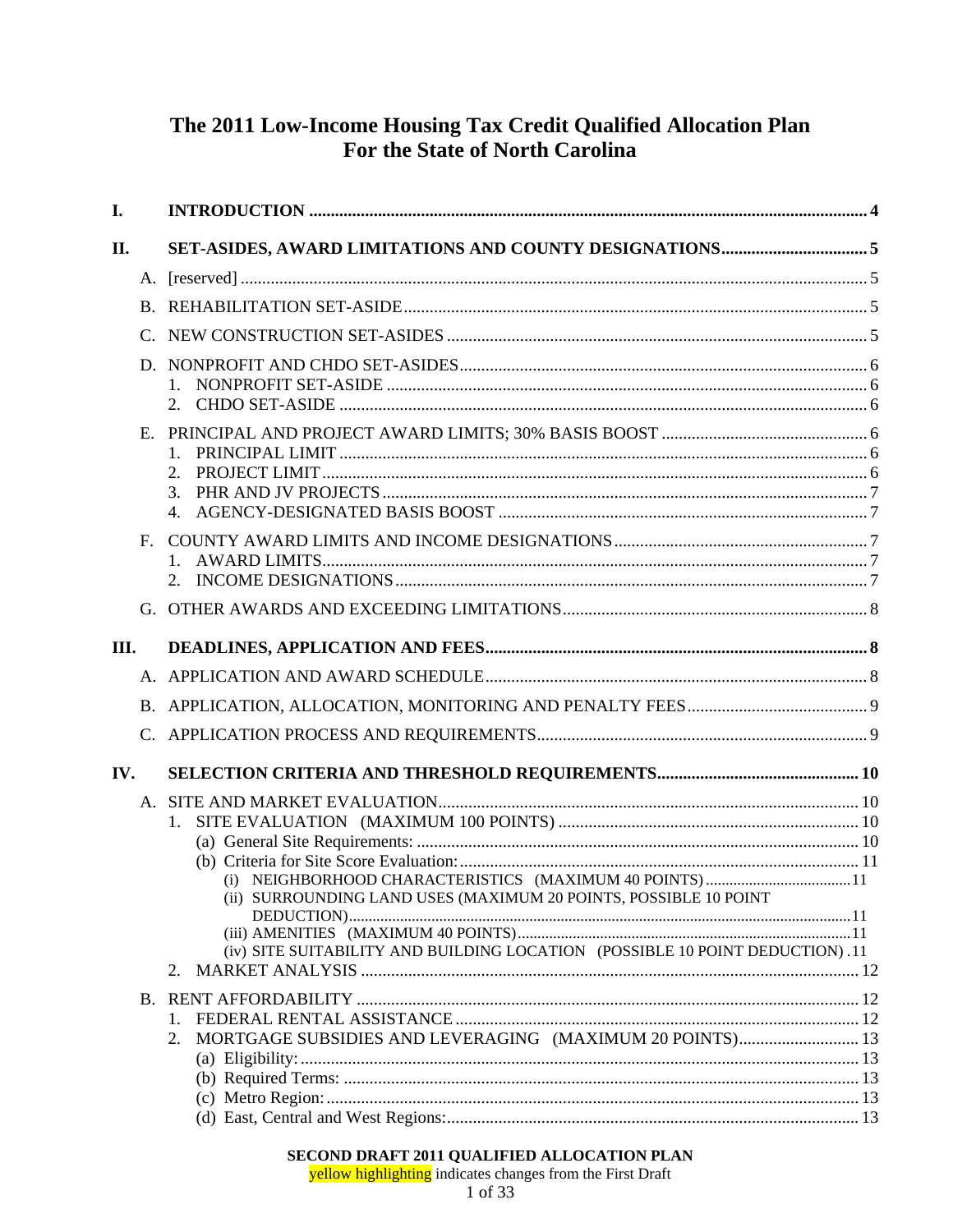|                        | $C_{\cdot}$ |                                                              |  |
|------------------------|-------------|--------------------------------------------------------------|--|
|                        |             | 1. MAXIMUM PROJECT DEVELOPMENT COSTS (NEGATIVE 20 POINTS) 14 |  |
|                        |             |                                                              |  |
|                        |             |                                                              |  |
|                        |             |                                                              |  |
|                        |             | 2.                                                           |  |
|                        |             |                                                              |  |
|                        | E.          |                                                              |  |
|                        | $F_{\cdot}$ |                                                              |  |
|                        |             | 1.                                                           |  |
|                        |             | 2.                                                           |  |
|                        |             | 3.                                                           |  |
|                        |             | 4.                                                           |  |
|                        |             | 5.                                                           |  |
|                        |             | 6.<br>7 <sub>1</sub>                                         |  |
|                        |             |                                                              |  |
|                        |             |                                                              |  |
|                        |             | 2.                                                           |  |
|                        |             |                                                              |  |
|                        |             |                                                              |  |
|                        |             |                                                              |  |
|                        |             |                                                              |  |
|                        |             |                                                              |  |
|                        |             |                                                              |  |
|                        |             | 3.                                                           |  |
|                        |             |                                                              |  |
| $\mathbf{V}_{\bullet}$ |             |                                                              |  |
|                        |             |                                                              |  |
|                        |             |                                                              |  |
|                        |             |                                                              |  |
| VI.                    |             |                                                              |  |
|                        |             |                                                              |  |
|                        |             |                                                              |  |
|                        |             | 2.<br>3.                                                     |  |
|                        |             | 4.                                                           |  |
|                        |             | 5.                                                           |  |
|                        |             | 6.                                                           |  |
|                        |             | 7.                                                           |  |
|                        |             | 8.                                                           |  |
|                        |             | 9.                                                           |  |
|                        |             |                                                              |  |
|                        |             |                                                              |  |
|                        |             |                                                              |  |
|                        |             |                                                              |  |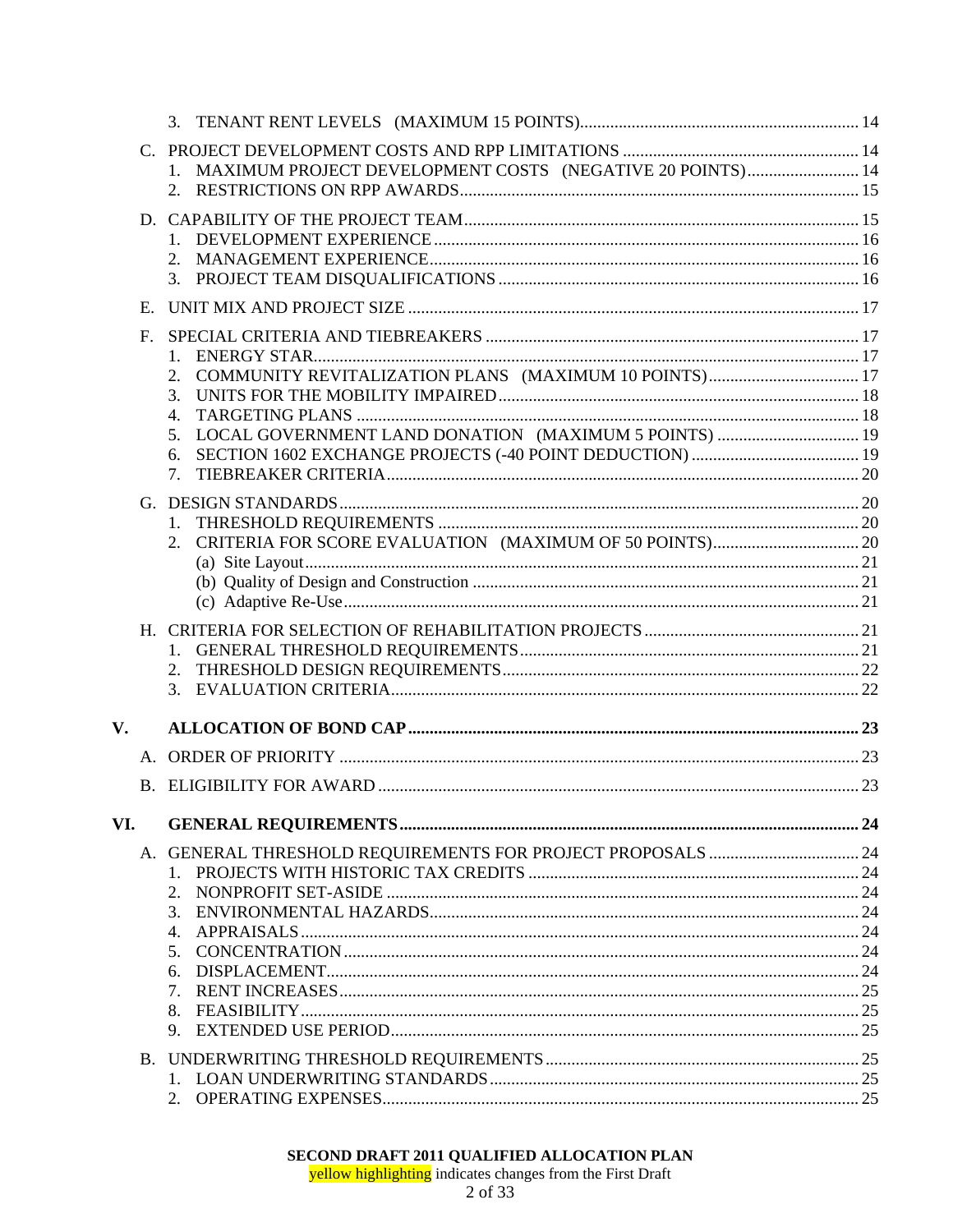|      | $\overline{4}$ |  |
|------|----------------|--|
|      | $\mathcal{F}$  |  |
|      | 6              |  |
|      | 7              |  |
|      | 8              |  |
|      | 9              |  |
|      |                |  |
|      |                |  |
|      |                |  |
|      |                |  |
|      |                |  |
| VII. |                |  |
|      |                |  |
| B.   |                |  |
|      |                |  |
|      |                |  |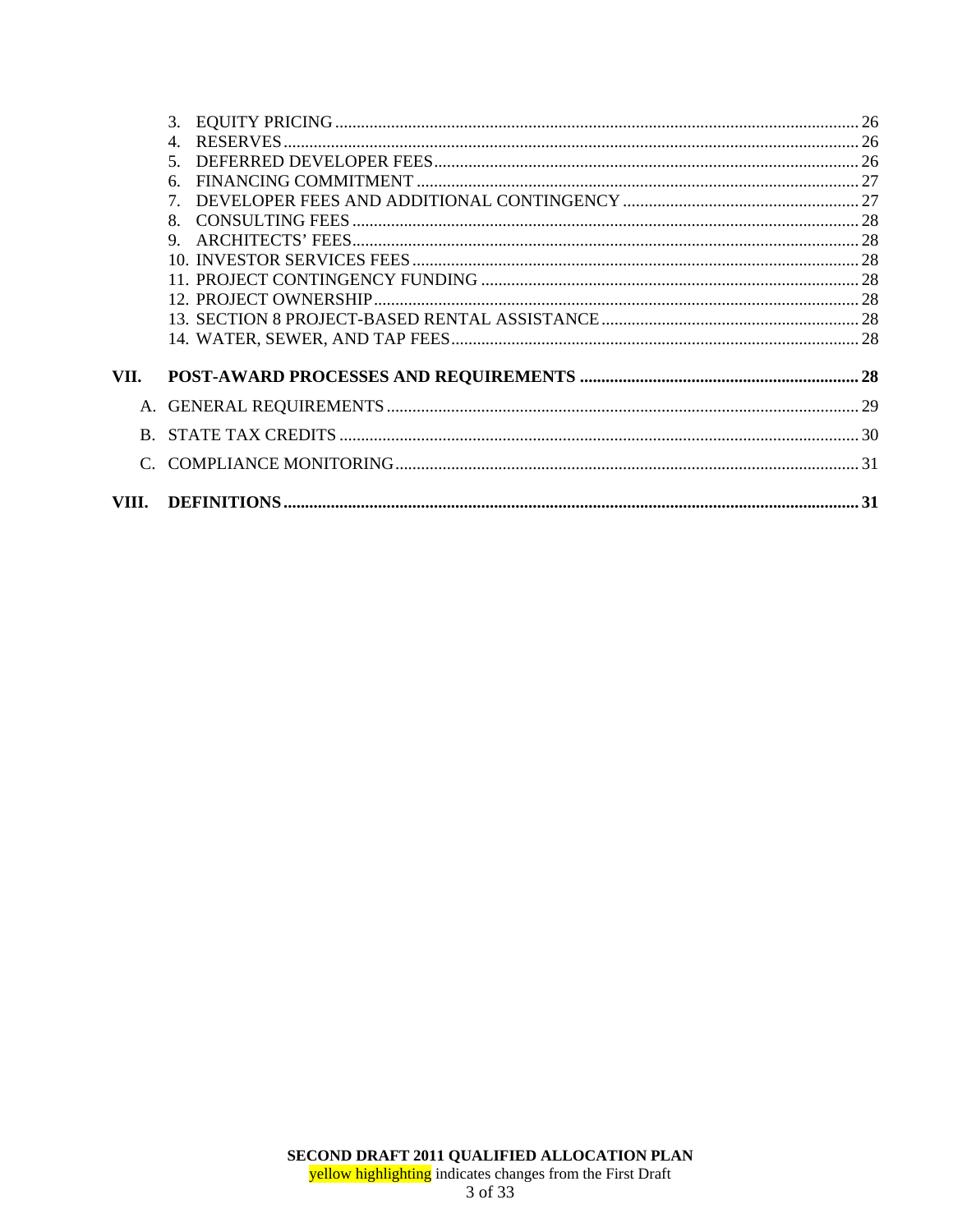## **I. INTRODUCTION**

The 2011 Qualified Allocation Plan (the Plan) has been developed by the North Carolina Housing Finance Agency (the Agency) as administrative agent for the North Carolina Federal Tax Reform Allocation Committee (the Committee) in compliance with Section 42 of the Internal Revenue Code of 1986, as amended (the Code). For purposes of the Plan, the term "Agency" shall mean the Agency acting on behalf of the Committee, unless otherwise provided.

The Plan was reviewed in one public hearing and met the other legal requirements prior to final adoption by the Committee. The staff of the Agency was present at the hearing to take comments and answer questions.

The Agency will only allocate low-income housing tax credits in compliance with the Plan. The Code requires that the Plan contain certain elements. These elements, and others added by the Committee, are listed below.

A. Selection criteria to be used in determining the allocation of federal low-income housing tax credits:

- 1. Project location and site suitability.
- 2. Market demand and local housing needs.
- 3. Serving the lowest income tenants.
- 4. Serving qualified tenants for the longest periods.
- 5. Design and quality of construction.
- 6. Financial structure and long-term viability.
- 7. Use of federal project-based rental assistance.
- 8. Use of mortgage subsidies.
- 9. Experience of development team and management agent(s).
- 10. Serving persons with disabilities and the homeless.
- 11. Willingness to solicit referrals from public housing waiting lists.
- 12. Tenant populations of individuals with children.
- 13. Projects intended for eventual tenant ownership.
- 14. Projects that are part of a Community Revitalization Plan.
- 15. Energy efficiency.
- 16. Historic nature of the buildings.
- B. Threshold, underwriting and process requirements for project applications and tax credit awards.
- C. Description of the Agency's compliance monitoring program, including procedures to notify the Internal Revenue Service of noncompliance with the requirements of the program.

In the process of administering the low-income housing tax credit and Rental Production Program (RPP), the Agency will make decisions and interpretations regarding project applications and the Plan. Unless otherwise stated, the Agency is entitled to the full discretion allowed by law in making all such decisions and interpretations. The Agency reserves the right to amend, modify, or withdraw provisions contained in the Plan that are inconsistent or in conflict with state or federal laws or regulations. In the event of a major natural disaster or disruption in the financial markets, the Agency may disregard any section of the Plan, including point scoring and evaluation criteria, that interferes with an appropriate response.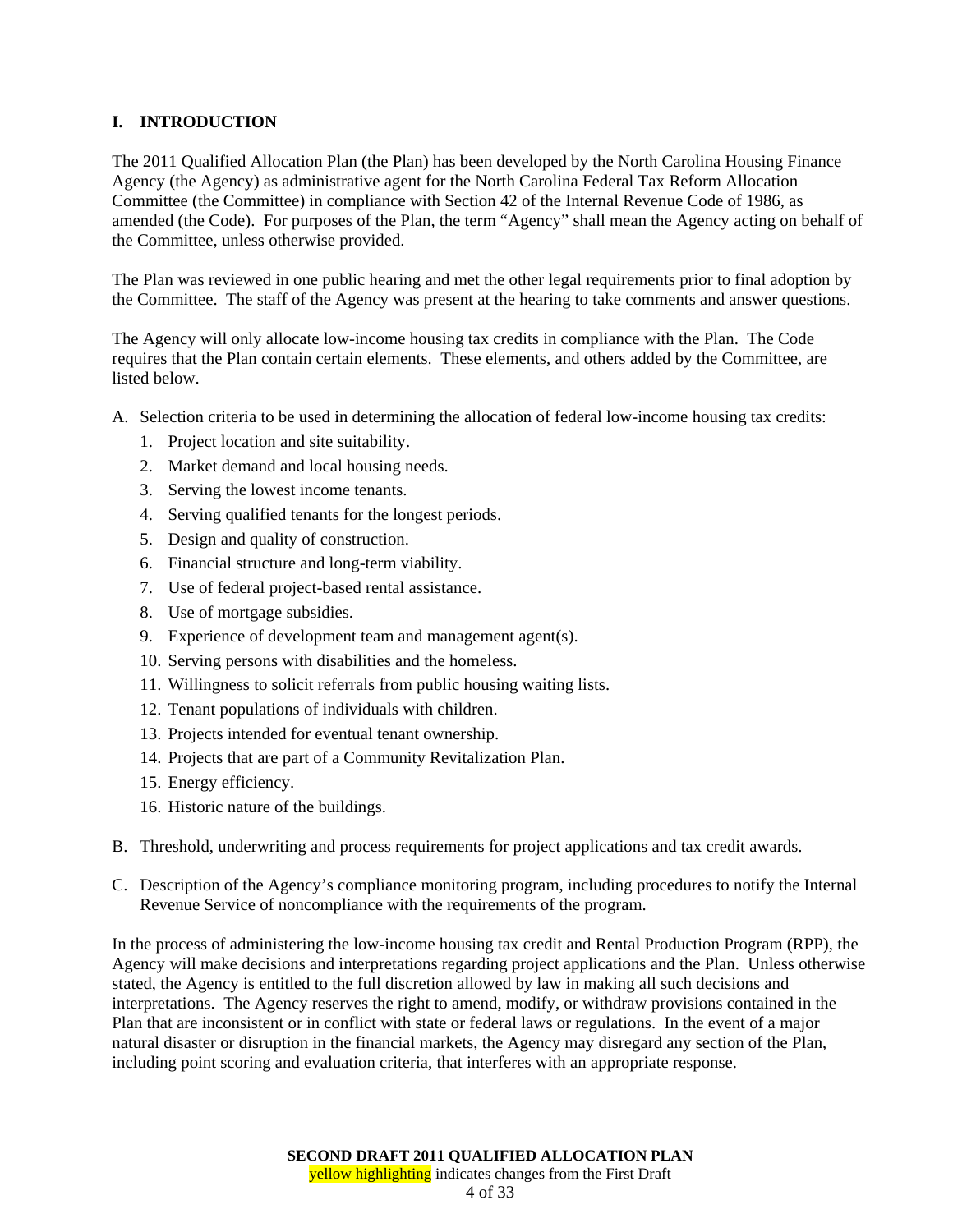## **II. SET-ASIDES, AWARD LIMITATIONS AND COUNTY DESIGNATIONS**

The Agency will determine whether applications are eligible under Section II(B) or II(C). This Section II only applies to 9% tax credit applications. Projects will be counted towards the limitations in the order awarded under the Plan (rehabilitation, higher-scoring new construction applications, and tie-breakers).

## A. [reserved]

## B. REHABILITATION SET-ASIDE

The Agency will award up to twenty percent (20%) of tax credits available after forward commitments to projects proposing rehabilitation of existing housing. In the event eligible requests exceed the amount available, the Agency will determine awards based on the evaluation criteria in Section IV(H)(3).

- 1. The following will be considered new construction under Section II(C) below:
	- (a) adaptive reuse projects,
	- (b) entirely vacant residential buildings,
	- (c) proposals to increase and/or substantially re-configure residential units.
- 2. Up to \$750,000 of the rehabilitation set-aside will be awarded to projects identified by the U.S. Department of Agriculture, Rural Development (RD) state office as a priority. Other projects with RD financing will be considered under the regular rehabilitation set-aside. meeting one or both of the following criteria:
	- (a) existing U.S. Department of Agriculture, Rural Development (RD) Section 515 financing and project-based rental assistance for at least fifty percent (50%) of the units;

(b) allocated 9% tax credits in 1992 or earlier.

## C. NEW CONSTRUCTION SET-ASIDES

The Agency will award tax credits remaining after awards described above and any under Section  $II(G)(2)$  to other new construction projects, starting with those earning the highest scoring totals within each of the following four geographic set-asides and continuing in descending score order through the last project that can be fully funded. The Agency reserves the right to revise the available credits in each set-aside.

| <b>WEST 17%</b> |              | <b>CENTRAL 24%</b>     |            | METRO 36%   | <b>EAST 23%</b>    |             |
|-----------------|--------------|------------------------|------------|-------------|--------------------|-------------|
| Alexander       | Jackson      | Montgomery<br>Alamance |            | Buncombe    | <b>Beaufort</b>    | Johnston    |
| Alleghany       | Lincoln      | Anson                  | Moore      | Cumberland  | Bertie             | Jones       |
| Ashe            | Macon        | Cabarrus               | Orange     | Durham      | <b>Bladen</b>      | Lenoir      |
| Avery           | Madison      | Caswell                | Person     | Forsyth     | <b>Brunswick</b>   | Martin      |
| <b>Burke</b>    | McDowell     | Chatham                | Randolph   | Guilford    | Camden             | Nash        |
| Caldwell        | Mitchell     | Davidson               | Richmond   | Mecklenburg | Carteret           | New Hanover |
| Catawba         | Polk         | Davie                  | Rockingham | Wake        | Chowan             | Northampton |
| Cherokee        | Rutherford   | Franklin<br>Rowan      |            |             | Columbus<br>Onslow |             |
| Clay            | Surry        | Granville              | Scotland   |             | Craven             | Pamlico     |
| Cleveland       | Swain        | Harnett                | Stanly     |             | Currituck          | Pasquotank  |
| Gaston          | Transylvania | <b>Stokes</b><br>Hoke  |            |             | Dare               | Pender      |
| Graham          | Watauga      | Iredell                | Union      |             | Duplin             | Perquimans  |
| Haywood         | Wilkes       | Lee                    | Vance      |             | Edgecombe          | Pitt        |
| Henderson       | Yadkin       |                        | Warren     |             | Gates              | Robeson     |
|                 | Yancey       |                        |            |             | Greene             | Sampson     |
|                 |              |                        |            |             | Halifax            | Tyrrell     |
|                 |              |                        |            |             | Hertford           | Washington  |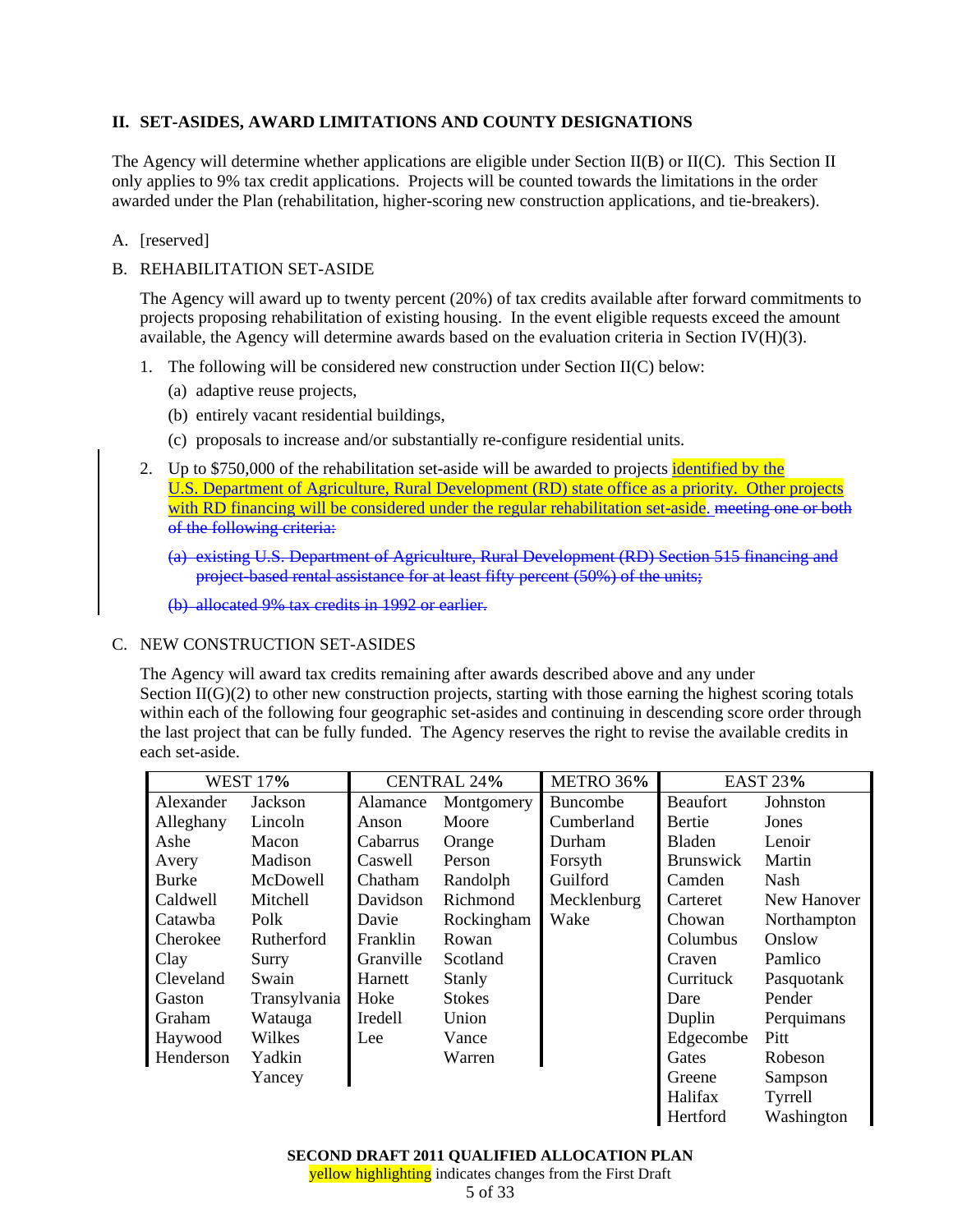## Hyde Wayne Wilson

#### D. NONPROFIT AND CHDO SET-ASIDES

If necessary, the Agency will adjust the awards under the Plan to ensure that the overall allocation results in

- ten percent (10%) of the state's federal tax credit ceiling being awarded to projects involving tax exempt organizations (nonprofits) and
- fifteen percent (15%) of the Agency's HOME funds being awarded to projects involving Community Housing Development Organizations certified by the Agency (CHDOs).

Specifically, tax credits that would have been awarded to the lowest ranking project(s) that do(es) not fall into one of these categories will be awarded to the next highest ranking project(s) that do(es) until the overall allocation(s) reach(es) the necessary percentage(s). The Agency may make such adjustment(s) in any set-aside.

## 1. NONPROFIT SET-ASIDE

In order to qualify as a nonprofit application, the proposed project must either:

- (a) not involve any for-profit Principals or
- (b) comply with the material participation requirements of the Code, applicable federal regulations and Section VI(A)(2).

## 2. CHDO SET-ASIDE

In order to qualify as a CHDO application,

- (a) the proposed project must meet the requirements of subsection  $(D)(1)$  above, 24 CFR 92.300(a)(1),
- (b) as of the full application deadline, the applicant, any Principal, or any affiliate must not undertake any choice-limiting activity prior to successful completion of the U.S. Department of Housing and Urban Development (HUD) environmental clearance review, and
- (c) the project and owner must comply with regulations regarding the federal CHDO set-aside.

The Agency may determine that the requirements of the federal CHDO set-aside have been or will be met without implementing subsection (D)(2).

## E. PRINCIPAL AND PROJECT AWARD LIMITS; 30% BASIS BOOST

1. PRINCIPAL LIMIT

The maximum awards to any one Principal will be the lesser of:

-a total of \$1,500,000 in tax credits, including all set-asides (the ability under Section II(G)(4) to exceed this limit to completely fund a project request no longer applies), and

(b) three projects.

The Agency may further limit awards based on unforeseen circumstances.

For purposes of the maximum allowed in this subsection  $(E)(1)$ , the Agency may determine that a person or entity not included in an application is a Principal for the proposed project. Such determination would include consideration of relationships between the parties in previously awarded projects and other common interests. Standard fee for service contract relationships (such as accountants or attorneys) will not be considered.

2. PROJECT LIMIT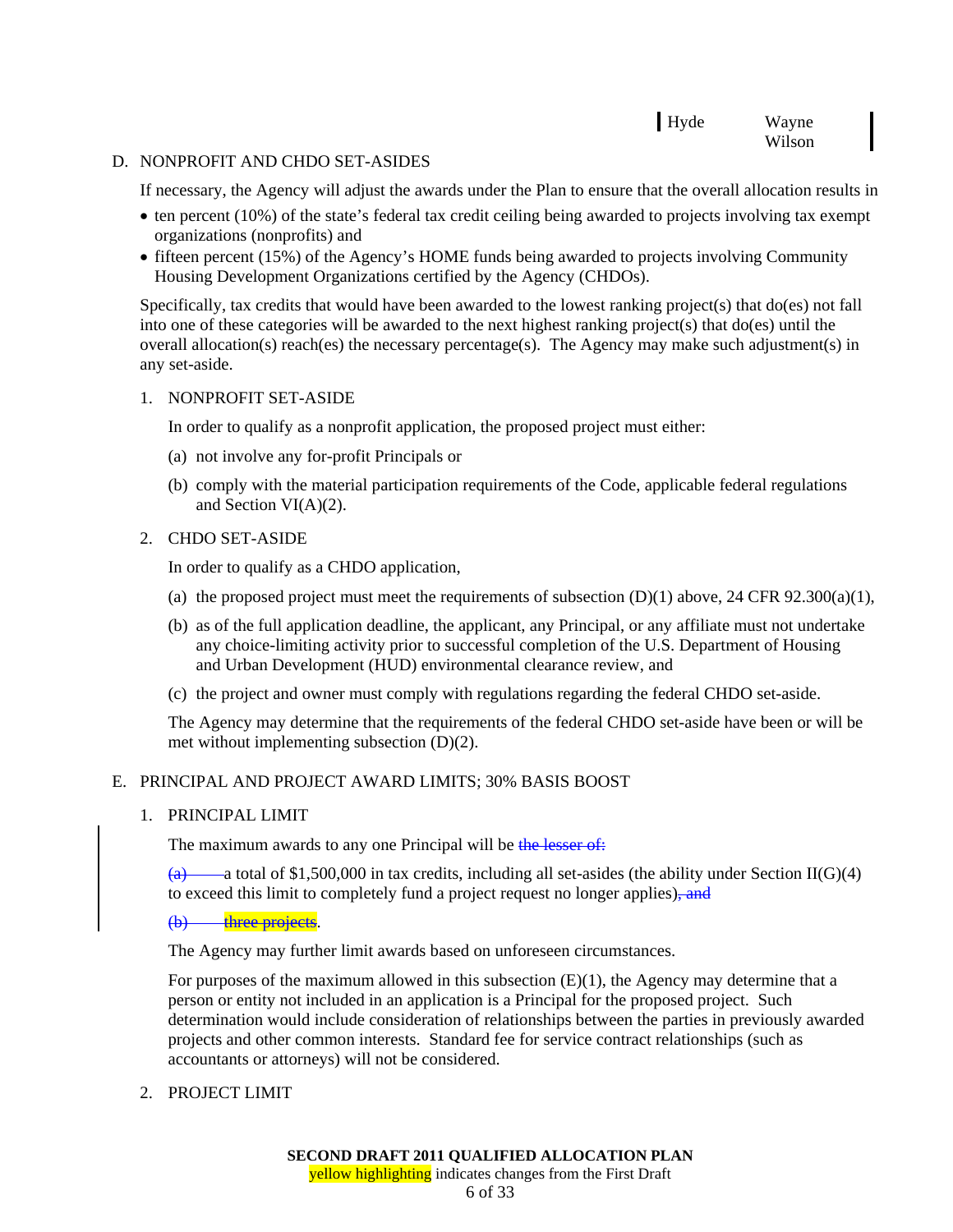The maximum award to any one project will be \$1,300,000.

3. PHR AND JV PROJECTS

Public housing redevelopment (PHR) and joint venture (JV) projects:

- (a) The Agency may determine that fifty percent (50%) of the tax credits awarded to PHR or JV projects do not count against some or all of the Principals involved for the purpose of subsection  $(E)(1)$  above. This determination will be based on the Principal's role in the project(s) and overall development capacity. The allowance in this subsection  $(E)(3)(a)$  will apply to a maximum of one (1) project per Principal. In the event a Principal is involved in multiple PHR or JV projects, this exemption will apply to the one with the smallest award of 9% tax credits.
- (b) PHR includes:
	- (i) buildings to be located on the site of former public housing,
	- (ii) constructing replacement public housing units, or
	- (iii) rehabilitation of existing public housing.
- (c) JV includes projects that involve nonprofit Principal(s) with limited development experience or capacity and the Project would qualify under Section II(D)(1) (the nonprofit set-aside).

## 4. AGENCY-DESIGNATED BASIS BOOST

The Agency may boost the eligible basis of projects awarded in 2011 by up to thirty percent (30%) either

• for high land costs because of being in a desirable or commercially valuable location, or • to offset a reduction in basis due to utilizing the historic rehabilitation tax credit.

The Agency may order an appraisal during the preliminary application review (costs to be paid by the applicant). Projects with market-rate units are ineligible for an increase under this subsection (E)(4). The Agency will make designations between preliminary and full applications.

#### F. COUNTY AWARD LIMITS AND INCOME DESIGNATIONS

#### 1. AWARD LIMITS

- (a) No county will be awarded tax credits for new construction exceeding \$2,000,000 unless doing so is necessary to meet another set-aside requirement of this Plan. No county will be awarded more than two (2) projects under the rehabilitation set-aside. The Agency may further limit awards based on unforeseen circumstances. The Agency may waive the county-based limits for revitalization efforts characterized by a high degree of committed public subsidies.
- (b) The Agency will not accept applications in the following counties: Alamance, Beaufort, Caldwell, Cleveland, Columbus, Dare, Henderson, Lee, Lenoir, Richmond, Robeson, Rowan, Vance, and Wilkes.

#### 2. INCOME DESIGNATIONS

Pursuant to N.C.G.S. § 105-129.42(c) the Agency is responsible for designating each county as High, Moderate or Low Income. Five criteria were used for making this determination: (a) county median income; (b) poverty rate; (c) percent of population in rural areas; (d) regional growth patterns; (e) N.C. Department of Commerce tier (one, two or three).

Each county was considered as a whole and evaluated relative to others in the state. Based on this process, the Agency designates counties as follows: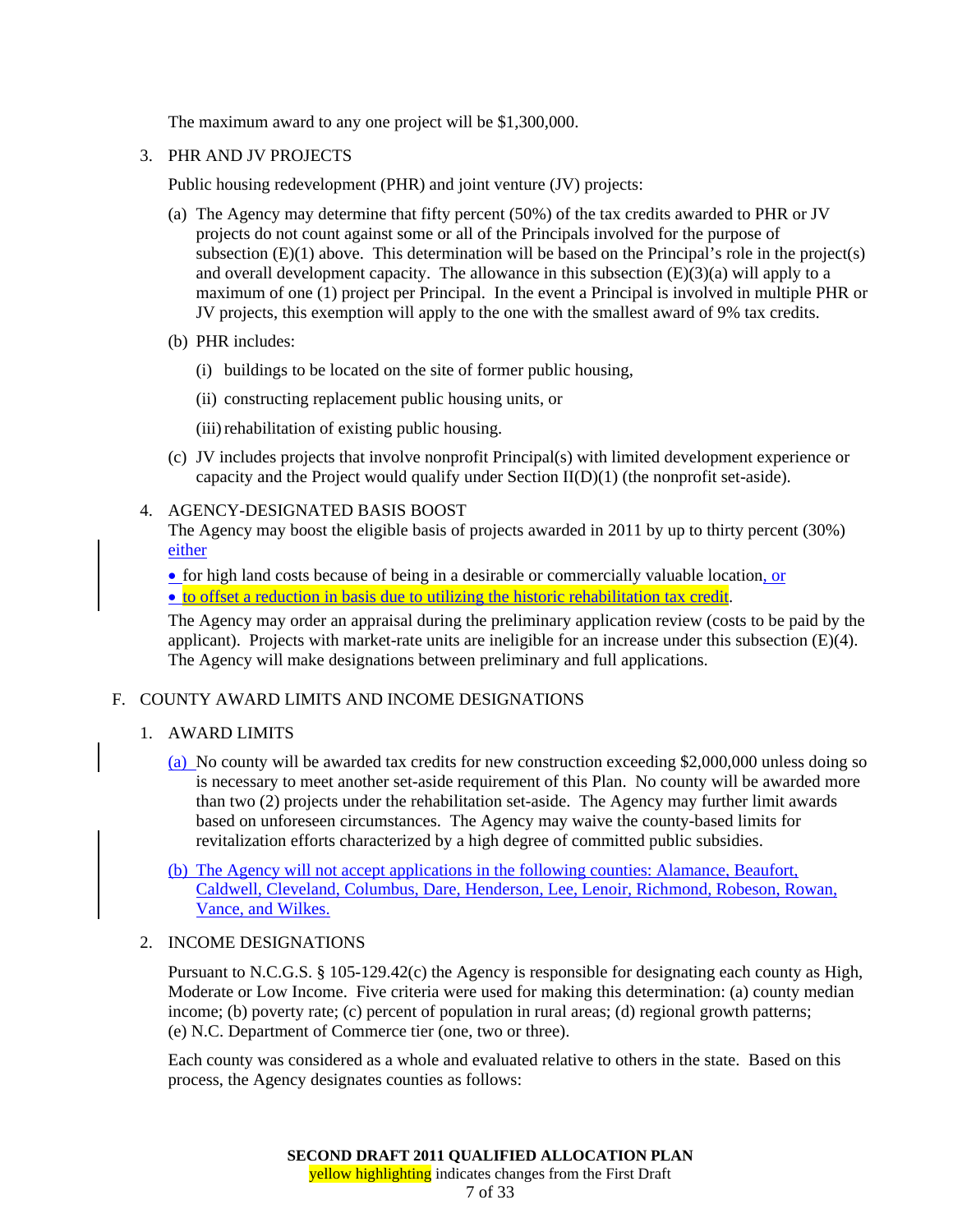| <b>HIGH</b>     | <b>MODERATE</b>  |               |                 | LOW         |              |
|-----------------|------------------|---------------|-----------------|-------------|--------------|
| Alamance        | Alexander        | Lincoln       | Alleghany       | Graham      | Pasquotank   |
| <b>Buncombe</b> | <b>Brunswick</b> | Moore         | Anson           | Greene      | Pender       |
| Cabarrus        | <b>Burke</b>     | <b>Nash</b>   | Ashe            | Halifax     | Perquimans   |
| Catawba         | Carteret         | Onslow        | Avery           | Hertford    | Richmond     |
| Chatham         | Cleveland        | Person        | <b>Beaufort</b> | Hoke        | Robeson      |
| Durham          | Craven           | Pitt          | <b>Bertie</b>   | Hyde        | Rutherford   |
| Forsyth         | Cumberland       | Polk          | <b>Bladen</b>   | Jackson     | Sampson      |
| Gaston          | Dare             | Randolph      | Caldwell        | Jones       | Scotland     |
| Guilford        | Davidson         | Rockingham    | Camden          | Lenoir      | Surry        |
| Iredell         | Davie            | Rowan         | Caswell         | Macon       | Swain        |
| Johnston        | Franklin         | Stanly        | Cherokee        | Madison     | Transylvania |
| Mecklenburg     | Granville        | <b>Stokes</b> | Chowan          | Martin      | Tyrrell      |
| New Hanover     | Harnett          | Watauga       | Clay            | McDowell    | Vance        |
| Orange          | Haywood          | Wayne         | Columbus        | Mitchell    | Warren       |
| Union           | Henderson        | Wilson        | Currituck       | Montgomery  | Washington   |
| Wake            | Lee              | Yadkin        | Duplin          | Northampton | Wilkes       |
|                 |                  |               | Edgecombe       | Pamlico     | Yancey       |
|                 |                  |               | Gates           |             |              |

## G. OTHER AWARDS AND EXCEEDING LIMITATIONS

- 1. The Agency may award tax credits remaining from the four geographic set-asides to the next highest scoring eligible new construction application(s) statewide and/or one or more eligible rehabilitation applications. The Agency may also carry forward any amount of tax credits to the next year.
- 2. The Agency may award 2011 tax credits outside of the normal process to projects that: a) allow the Agency to comply with HUD regulations regarding timely commitment of funds, b) prevent the loss of state or federal investment, c) provide housing for underserved populations or d) are part of a settlement agreement of legal action brought against a local government. The total amount of such awards(s) shall not exceed \$1,000,000.
- 3. The Agency may also make a forward commitment of the next year's tax credits in an amount necessary to fully fund project(s) with a partial award or to any project application that was submitted in a prior year if such application meets all the minimum requirements of the Plan. In the event that credits are returned or the state receives credits from the national pool, the Agency may elect to carry such credits forward, make an award to any project application (subject only to the nonprofit set aside), or a combination of both.
- 4. The Agency may exceed the limitations on awards contained in Sections  $II(B)$ ,  $II(F)(1)$  and this Section  $II(G)$  in order to completely fund a project request.

## **III. DEADLINES, APPLICATION AND FEES**

#### A. APPLICATION AND AWARD SCHEDULE

The following schedule will apply to the 2011 application process for 9% tax credits and the first round of bond volume and 4% tax credits. The Agency will announce the application schedule for a second round of bond volume and 4% tax credits at a later time.

January 145 Deadline for submission of preliminary applications (12:00 noon)

March **78** Market analysts will mail studies to the Agency and applicants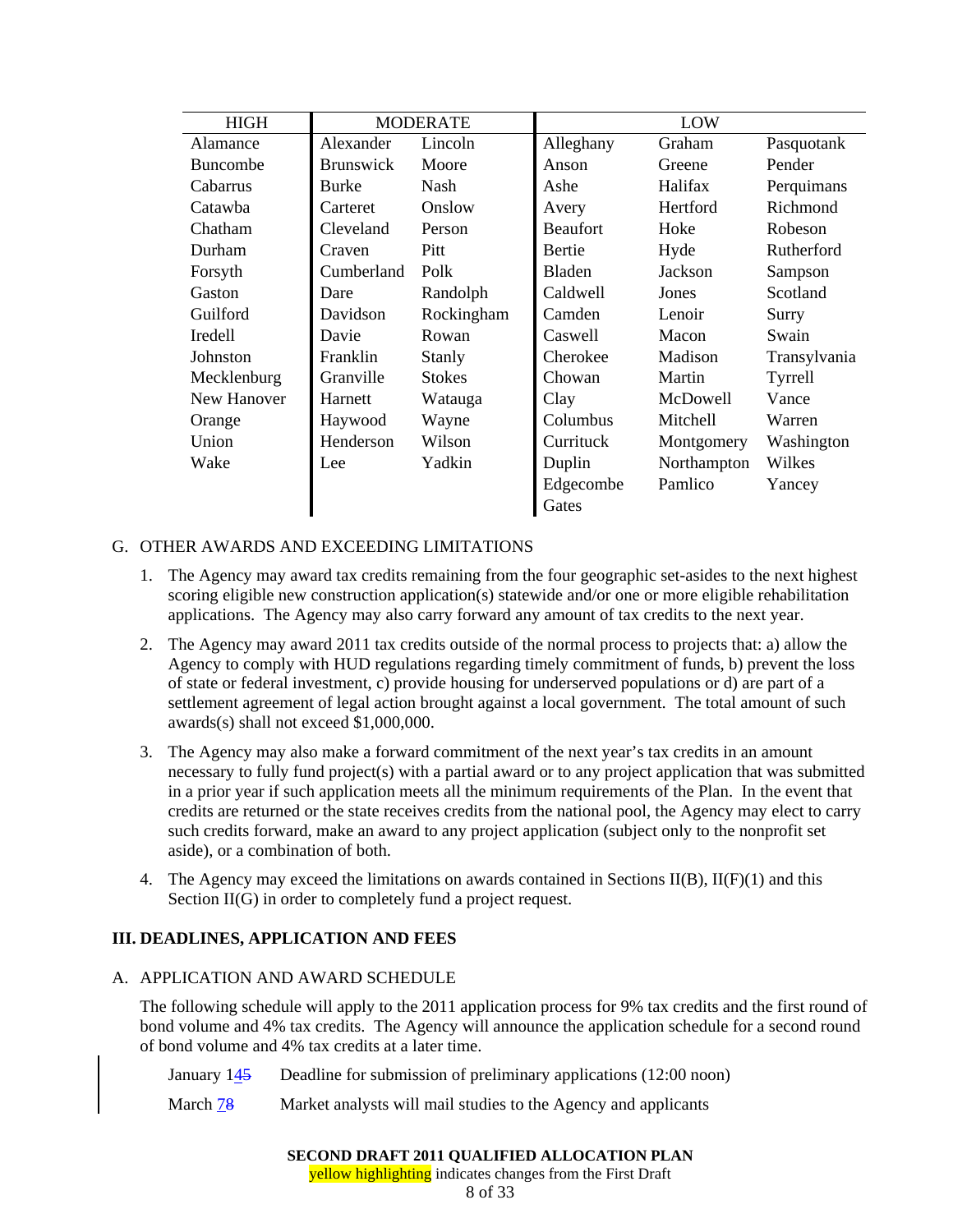| March 189 | Notification of final site scores and qualification for Agency-designated increase in<br>eligible basis    |
|-----------|------------------------------------------------------------------------------------------------------------|
| March 289 | Deadline for market-related project revisions                                                              |
| April 45  | Deadline for the Agency and applicant to receive a hard copy of the revised market<br>study, if applicable |
| May $134$ | Deadline for full applications (12:00 noon)                                                                |
| August    | Notification of tax credit awards                                                                          |

The Agency reserves the right to change the schedule as necessary.

## B. APPLICATION, ALLOCATION, MONITORING AND PENALTY FEES

- 1. All applicants are required to pay a nonrefundable fee of \$5,500470 at the submission of the preliminary application. This fee covers the cost of the market study or physical needs assessment and a \$1,200470 preliminary application processing fee (which will be assessed for every electronic application submitted). The Agency may charge additional fee(s) to cover the cost of direct contracting with other providers (such as appraisers).
- 2. All applicants are required to pay a nonrefundable processing fee of \$1, 200470 upon submission of the full application.
- 3. Entities receiving 9%-tax credit awards, including those involving tax exempt bond volume, are required to pay a nonrefundable allocation fee equal to 0.664% of the project's total qualified basis.
- 4. Entities receiving tax exempt bond volume are required to pay a nonrefundable allocation fee equal to forty (40) basis points of the awarded bond volume. (For example, the fee due on a \$10 million bond award would be \$40,000.) The allocation fee will be due at the time of either the carryover allocation or the bond volume is awarded. Failure to return the required documentation and fee by the date specified may result in cancellation of the **bond**-allocation. The Agency may assess other fees for additional monitoring responsibilities.
- 5. Owners must pay a monitoring fee of \$740720 per unit (includes all units, qualified, unrestricted and employee) prior to issuance of the project's IRS Form 8609.
- 6. If expenses for legal services are incurred by the Committee or Agency to correct mistakes of the Owner which jeopardize use of the tax credits, such legal costs will be paid by the Owner in the amount charged to the Agency or the Committee.
- 7. The Agency may assess applicants or owners a fee of up to \$2,000 for each instance of failure to comply with a written requirement, whether or not such requirement is in the Plan. The Agency will not process applications or other documentation relating to any Principal who has an outstanding balance of fees owed; such a delay in processing may result in disqualification of application(s).
- 8. The Agency will assess \$1,500 for closing a state tax credit loan and \$2,000 for an RPP closing.

## C. APPLICATION PROCESS AND REQUIREMENTS

- 1. The Agency may require applicants to submit any information, letter or representation relating to Plan requirements or point scoring as part of the application process. Unless otherwise noted, the Agency may elect to not consider information submitted after the relevant deadline.
- 2. Any failure to comply with an Agency request under subsection  $(C)(1)$  above or any misrepresentation, false information or omission in any application document may result in disqualification of that application and any other involving the same owner(s), Principal(s),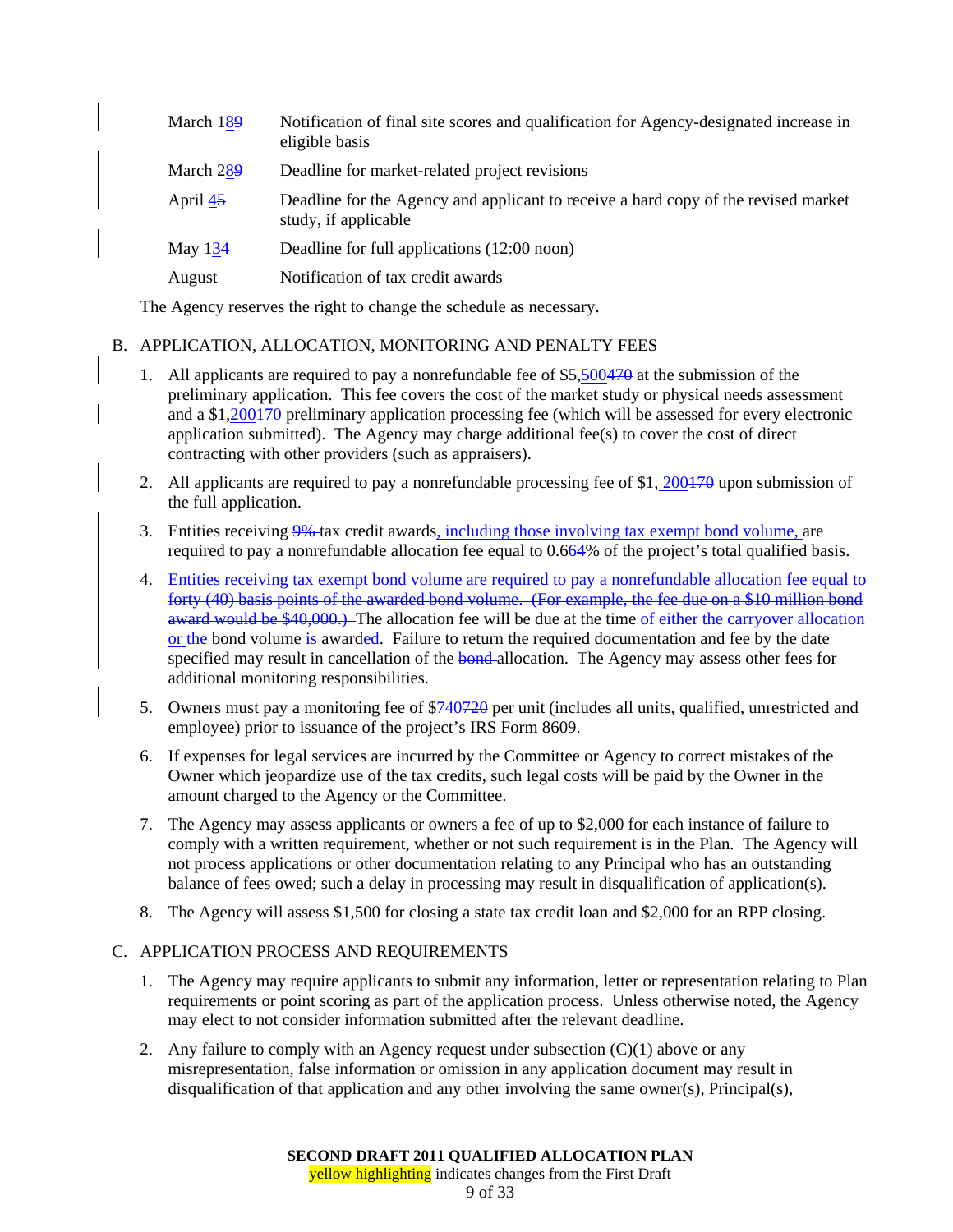consultant(s) and/or application preparer(s). Any misrepresentation, false information or omission in the application document may also result in a revocation of a tax credit allocation.

- 3. The Agency may elect to treat applications involving more than one site, population type (family/elderly) or activity (new/rehabilitation) as separate for purposes of the Agency's application process. Each application would require a separate initial application fee. The Agency may allow such applications to be considered as one for the full application underwriting if all sites are secured by one permanent mortgage and are not intended for separation and sale after the tax credit allocation.
- 4. The Agency will notify the appropriate unit of government about the project after submission of the full application. The Agency reserves the right to reject applications opposed in writing by the chief elected official (supported by the council or board), but is not obligated to do so.
- 5. For each application one individual or validly existing entity must be identified as the applicant and execute the preliminary and full applications. An entity may be one of the following:
	- (a) corporation, including nonprofits,
	- (b) limited partnership, or
	- (c) limited liability company.

Only the identified applicant will have the ability to make decisions with regard to that application. The applicant may enter into joint venture or other agreements but the Agency will not be responsible for evaluating those documents to determine the relative rights of the parties. If the application receives an award the applicant must become a managing member or general partner of the ownership entity.

## **IV. SELECTION CRITERIA AND THRESHOLD REQUIREMENTS**

New construction applications must meet all threshold requirements and receive 110 points to be considered for award and funding. Rehabilitation applications will not receive point scores but instead will be evaluated using the criteria listed in Section IV( $H$ )(3) (thus all references to receipt of points only apply to new construction projects). All threshold requirements also apply to rehabilitation projects unless otherwise noted. Scoring and threshold determinations made in prior years are not binding on the Agency for the 2011 cycle. Penalties and limitations for market-rate units will not apply for applications with a commitment for a grant or no-payment financing equal to at least the amount of foregone federal tax credit equity and state tax credits.

## A. SITE AND MARKET EVALUATION

The Agency will not accept a full application where the preliminary application does not meet all site and market threshold requirements.

## 1. SITE EVALUATION (MAXIMUM 100 POINTS)

- (a) General Site Requirements:
	- (i) Sites must be sized to accommodate the number and type of units proposed. The applicant or a Principal must have site control by the preliminary application deadline, which may be evidenced by an option, contract or deed. The documentation of site control must include a plot plan.
	- (ii) Required zoning must be in place by the full application submission date, including special/conditional use permits, and any other discretionary land use approval required (includes all legislative or quasi-judicial decisions). The Agency may grant an extension of this deadline if:
		- requested by the applicant in advance of the full application due date, and
		- all approval(s) are scheduled to be considered for final approval no later than forty five  $(45)$ thirty (30) days from the full application date.

## **SECOND DRAFT 2011 QUALIFIED ALLOCATION PLAN**

yellow highlighting indicates changes from the First Draft

10 of 33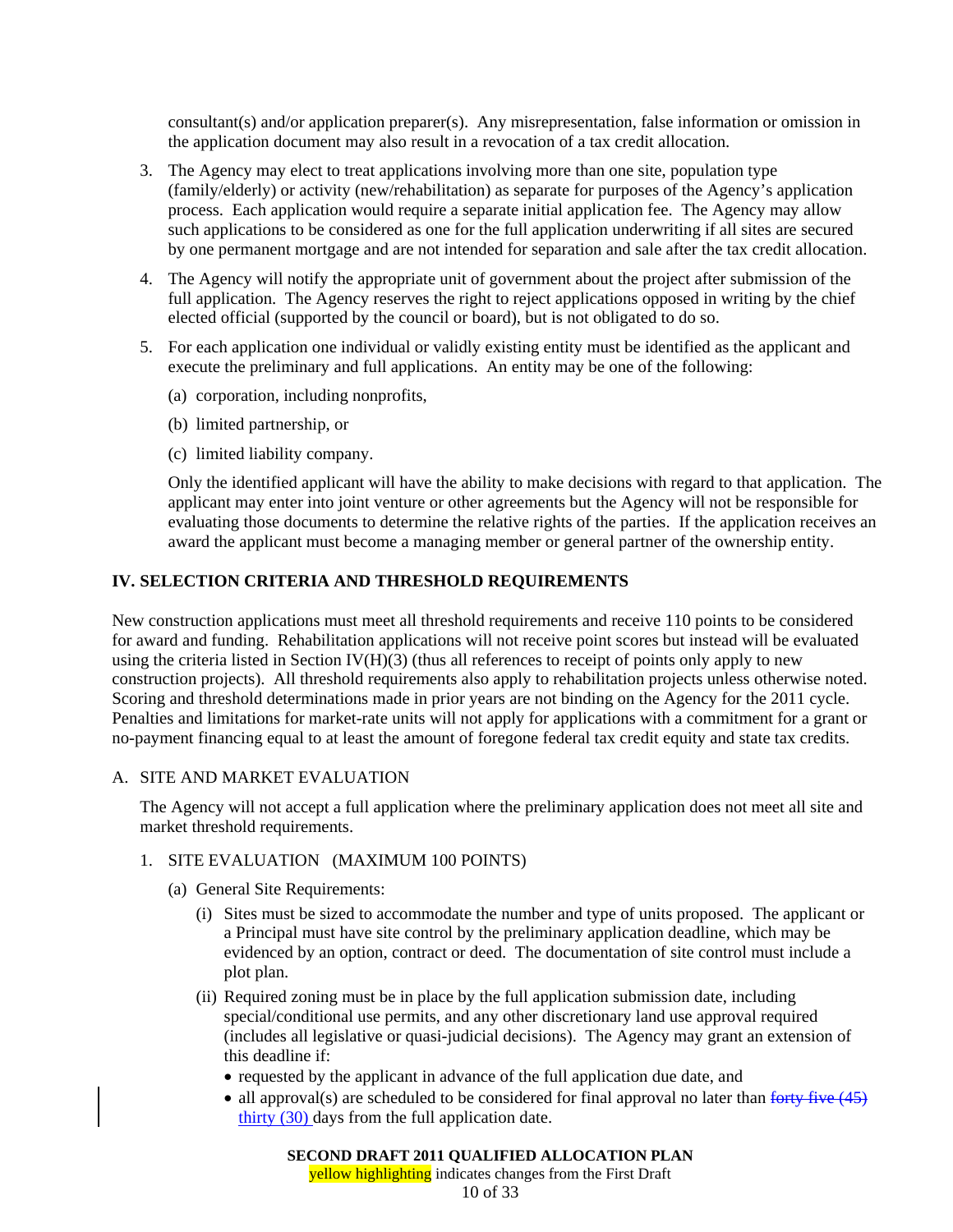In evaluating extension requests, the Agency will consider whether the applicant complied with the jurisdiction's deadlines and other requirements in a timely manner. The Agency will assess a \$250 fee for requests submitted within ten (10) calendar days of the full application deadline.

- (iii) Utilities (water, sewer and electricity) must be available with adequate capacity to serve the site. Sites should be accessed directly by existing paved, publicly maintained roads. If not, it will be the owner's responsibility to extend utilities and roads to the site. In such cases, the applicant must explain and budget for such plans at the preliminary application stage and document the right to perform such work.
- (b) Criteria for Site Score Evaluation:

Site scores will be based on the following factors. Each will also serve as a threshold requirement; the Agency may remove an application from consideration if the site is sufficiently inadequate in one of the categories. Evaluation of sites will involve a relative comparison with other applications in the same geographic set-aside. The Agency will consider revitalization plans and other proposed development based on certainty, extent and timing. The score for a particular category will reflect the project's tenant type (family/elderly/supportive housing).

- (i) NEIGHBORHOOD CHARACTERISTICS (MAXIMUM 340 POINTS)
	- Trend and direction of real estate development and area economic health.
	- Physical condition of buildings and improvements in the immediate vicinity.
	- Concentration of affordable housing, including HUD, Rural Development, and tax credit projects as well as unsubsidized, below-market housing.
- (ii) SURROUNDING LAND USES AND AMENITIES (MAXIMUM 620 POINTS, POSSIBLE 10 POINT DEDUCTION)
	- Land use pattern is residential in character (single and multifamily housing).
	- Availability, quality and proximity of services, amenities and features, including but not limited to: grocery store; mall/strip center; basic health care; pharmacy; schools/athletic fields; day care/after school; supportive services, public park, library, hospital, community/senior center.
	- Effect of industrial, large-scale institutional or other incompatible uses, including but not limited to: wastewater treatment facilities, high traffic corridors, junkyards, prisons, landfills, large swamps, distribution facilities, frequently used railroad tracks, power transmission lines and towers, factories or similar operations, sources of excessive noise, and sites with environmental concerns (such as odors or pollution).
	- Extent that the location is isolated.

## (iii) AMENITIES (MAXIMUM 40 POINTS)

Availability, quality and proximity of the following: grocery store(s); basic shopping / general merchandise; pharmacy; community/senior center; public park or library; access to public transportation; other beneficial services or amenities.

(iv<del>ii</del>) SITE SUITABILITY AND BUILDING LOCATION (MAXIMUM 10 POINTS, POSSIBLE 10 POINT DEDUCTION)

- Adequate traffic safety controls (i.e. stop lights, speed limits, turn lanes, lane width).
- Burden on public facilities (particularly roads).
- Access to mass transit (if applicable).
- Degree of negative features, design challenges or physical barriers that will impede project construction or adversely affect future tenants; for example: power transmission lines and towers, flood hazards, steep slopes, large boulders, ravines, year-round streams, wetlands, and other similar features (for adaptive reuse projects- suitability for residential use and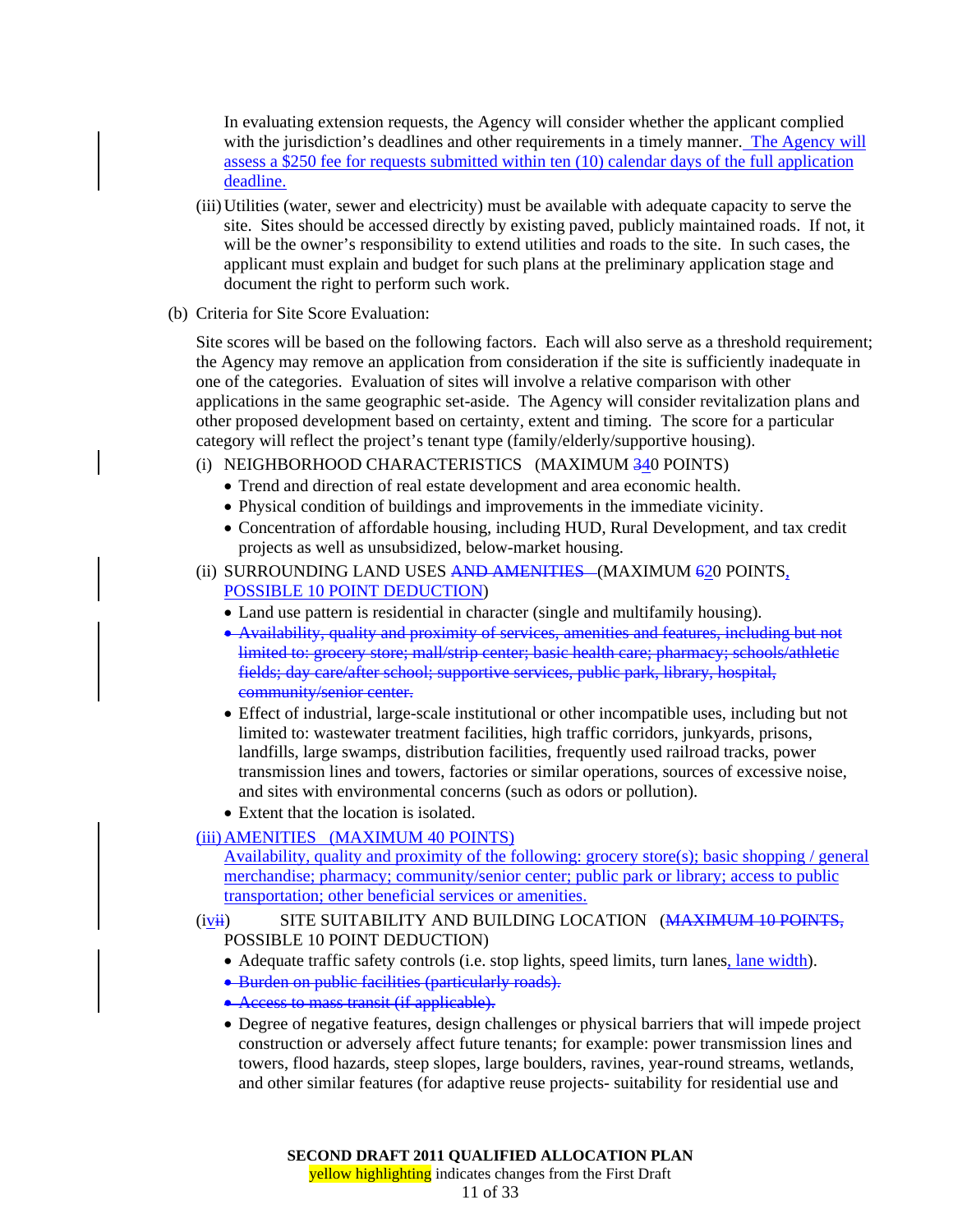difficulties posed by the building(s), such as limited parking, environmental problems or the need for excessive demolition).

- The proximity of the buildings to adjacent residential structures would be a problem because of their height and/or scale.
- The project would not be visible to potential tenants using normal travel patterns.

#### 2. MARKET ANALYSIS

The Agency will administer the market study process based on this Section and the terms of **Appendix A** (incorporated herein by reference).

- (a) The Agency will contract directly with market analysts to perform studies. Applicants may interact with market analysts and will have an opportunity to revise their project (unit mix, targeting). Any revisions must be submitted in writing to both the market analyst and to the Agency, following the schedule in Section III(A), and will be binding on the applicant for the full application.
- (b) The Agency will limit the number of projects awarded in the same application round to those that it determines can be supported in the market.
- (c) The following four criteria are threshold requirements for new construction applications:
	- (i) the project's capture rate,
	- (ii) the project's absorption rate,
	- (iii) the vacancy rate at comparable properties (what qualifies as a comparable will vary based on the circumstances), and

(iv) the project's effect on existing or awarded properties with 9% tax credits or Agency loans. Applicants may not increase rents or the number of units after the deadline for completing market-related project revisions.

- (c) The Agency is not bound by the conclusions or recommendations of the market analyst(s), and will use its discretion in evaluating the criteria listed in this subsection (A)(2).
- (d) Projects may not give preferences to potential tenants based on:
	- (i) residing in the jurisdiction of a particular local government,
	- (ii) having a particular disability, or
	- (iii) being part of a specific occupational group (e.g. artists).

## B. RENT AFFORDABILITY

- 1. FEDERAL RENTAL ASSISTANCE
	- (a) Applicants proposing to convert tenant-based Housing Choice Vouchers (Section 8) to a projectbased subsidy (pursuant to 24 CFR Part 983) must submit a letter from the issuing authority in a form approved by the Agency. Conversion of vouchers will be treated as funding source under Section  $VI(B)(6)(d)$ ; a project will be ineligible for an allocation if it does not meet requirements set by the Agency as part of the application and award process. Such requirements may involve the public housing authority's (PHA's) Annual Plan, selection policy, and approval for advertising.
	- (b) Applicants must include a written agreement between the owner and all PHAs and Section 8 providers with jurisdiction inside the project's primary market area. The agreement must commit the PHAs to include the project in any listing of housing opportunities where households with tenant-based subsidies are welcome, and the project's management agent to actively seek referrals from the PHAs to apply for units at the proposed project. If one or more of the PHAs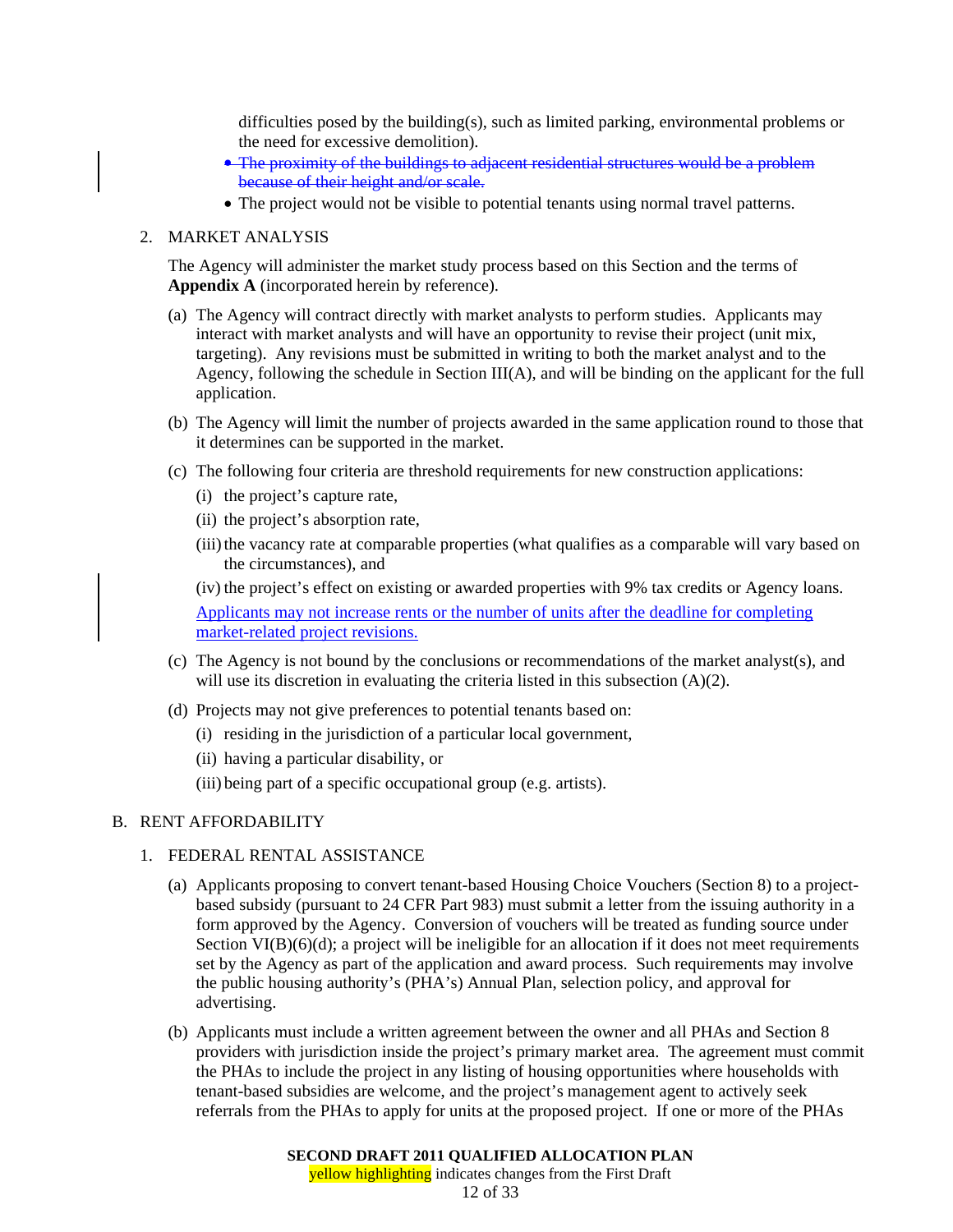refuses to cooperate for any reason, an explanation must be submitted as well as a statement of commitment by the applicant to seek referrals from the PHA(s). This requirement does not apply to projects with rental assistance provided through RD or if one hundred percent (100%) of the units have project-based subsidy.

#### 2. MORTGAGE SUBSIDIES AND LEVERAGING (MAXIMUM 20 POINTS)

(a) Eligibility:

Only loans or grants from the following sources will qualify for points under this subsection  $(B)(2)$ :

- (i) HOPE VIthe local PHA,
- (ii) Community Development Block Grant (CDBG) program funds,

(iii) HUD Section 202 or 811,

(iv) Federal Home Loan Bank Affordable Housing Program (AHP),

(iv) established local government housing development funds, and

 $(v<sub>i</sub>)$  RD Section 515.

Other sources of funding may qualify PROVIDED THEY ARE APPROVED IN WRITING IN ADVANCE by the Agency prior to the preliminary application deadline. (Approval of a particular source in prior years does not meet this requirement.) Applications including marketrate units will be ineligible for points under subsection (B)(2) unless the total housing expense for all market-rate units are at least twenty percent (20%) higher than the maximum allowed for a unit at 60% area median income. Adjustments to the purchase price of the land by the seller, Agency loans, state credits and bond financing are not sources of mortgage subsidy.

(b) Required Terms:

In order to qualify for points under subsection (B)(2), loans must be listed as a source in the full application, comply with the requirements of Section  $VI(B)(6)(b)$ , and have a term of at least twenty (20) years and an interest rate less than or equal to two percent (2%). See Section IV(C)(2) for a restriction on RPP loans for applications with local government financing.

(c) Metro Region:

Applications will earn points based on the total amount of qualifying funds committed per unit (excluding an employee/manager's unit), as described below:

| Funds/Unit | Points | Funds/Unit | Points |
|------------|--------|------------|--------|
| \$6,000    | 6      | \$14,000   | 14     |
| \$8,000    | 8      | \$16,000   | 16     |
| \$10,000   | 10     | \$18,000   | 18     |
| \$12,000   | 12     | \$20,000   | 20     |

The calculation includes all units and amounts will not be rounded up. The funds-to-unit ratio approved by the lending source determines the score. The amount provided by a local government will be reduced by the amount included in the project budget for any impact, tap or related fees charged by that local government and the cost of land sold by that local government.

(d) East, Central and West Regions:

Applications will earn points based on the total amount of qualifying funds committed per unit (excluding an employee/manager's unit), as described below:

|          |                  | Funds/Unit   Points   Funds/Unit   Points |      |
|----------|------------------|-------------------------------------------|------|
| \$32,000 | 105              | \$6,000                                   | 1645 |
| \$4,000  | 12 <del>10</del> | \$78,000                                  | 1820 |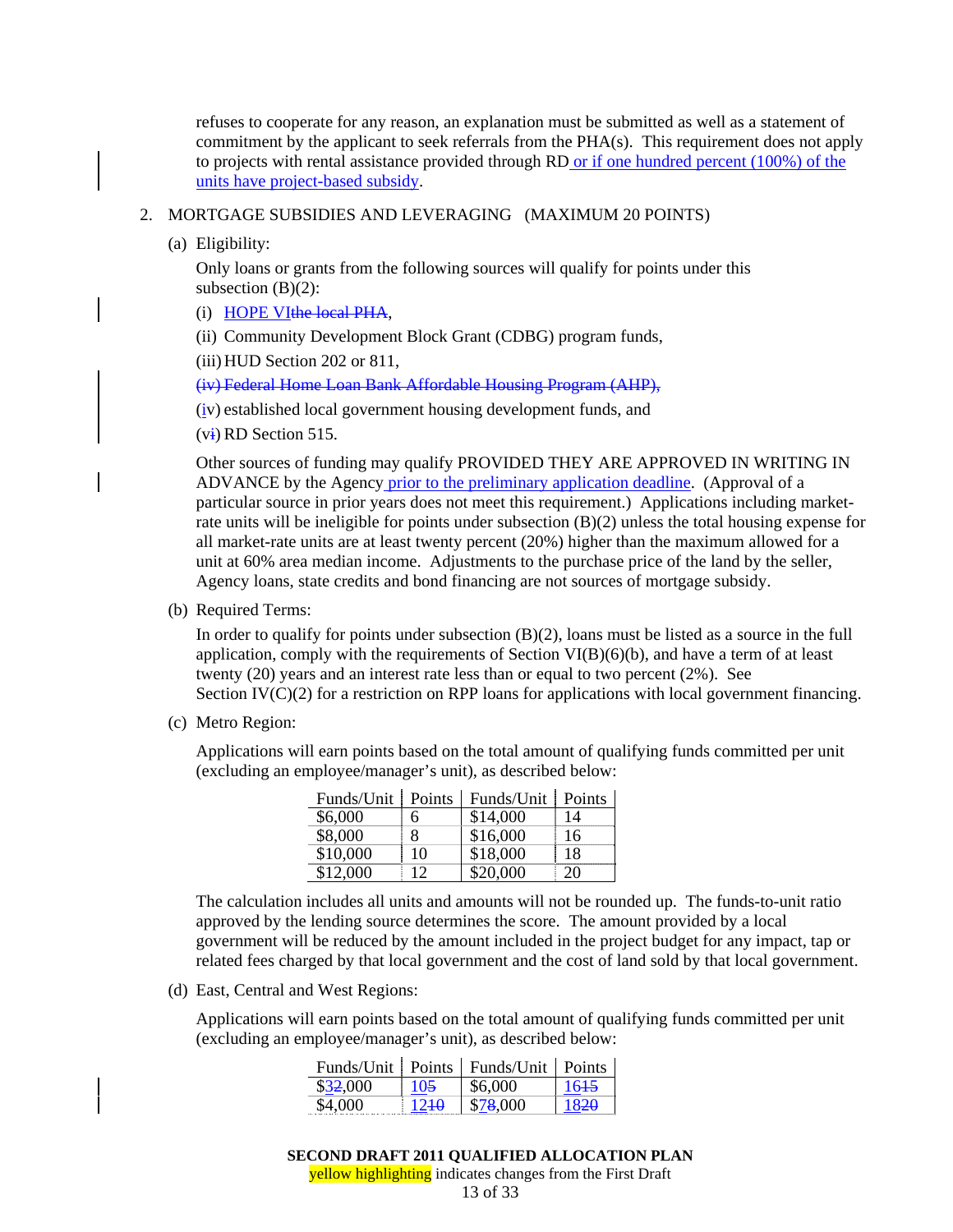## \$5,000 14 \$8,000 20

The calculation includes all units and amounts will not be rounded up. The funds-to-unit ratio approved by the lending source determines the score. The amount provided by a local government will be reduced by the amount included in the project budget for any impact, tap or related fees charged by that local government and the cost of land sold by that local government.

(e) Projects that will utilize federal and state historic rehabilitation tax credits and are funded entirely with equity and state low-income housing tax credits (no grants or debt sources other than deferred developer fees) will be awarded five  $(5)$  points, unless the application receives the Agency-designated basis boost under Section  $II(E)(4)$ . Any deferred fee must comply with Section VI(B)(5).

## 3. TENANT RENT LEVELS (MAXIMUM 15 POINTS)

The application may earn points under one of the following scenarios:

- (a) If the project is in a High Income county:
	- Fifteen (15) Ten  $(10)$  points will be awarded if at least twenty-five percent (25%) of qualified low-income units will be affordable to and occupied by households with incomes at or below thirty percent (30%) of county median income.
	- Ten (10) Five (5) points will be awarded if at least fifty percent (50%) of qualified low-income units will be affordable to and occupied by households with incomes at or below forty percent (40%) of county median income.

(The two options for point scoring in this subsection are mutually exclusive.)

- (b) If the project is in a Moderate Income county:
	- Fifteen (15) points will be awarded if at least twenty-five percent (25%) of qualified lowincome units will be affordable to and occupied by households with incomes at or below forty percent (40%) of county median income.
	- Ten (10) points will be awarded if at least fifty percent (50%) of qualified low-income units will be affordable to and occupied by households with incomes at or below fifty percent (50%) of county median income.

(The two options for point scoring in this subsection are mutually exclusive.)

- (c) If the project is in a Low Income county, fifteen (15) points will be awarded for projects in which at least forty percent (40%) of qualified low-income units will be affordable to and occupied by households with incomes at or below fifty percent (50%) of county median income.
- (d) Ten (10) points will be awarded to applications for new construction tax exempt bond projects that meet one of the following requirements:
	- at least twenty percent (20%) of total units will be affordable to and occupied by households with incomes at or below fifty percent (50%) of county median income, or
	- at least ten percent (10%) of total units will be affordable to and occupied by households with incomes at or below forty percent (40%) of county median income.

(The two options for point scoring in this subsection are mutually exclusive.)

## C. PROJECT DEVELOPMENT COSTS AND RPP LIMITATIONS

## 1. MAXIMUM PROJECT DEVELOPMENT COSTS (NEGATIVE 20 POINTS)

The Agency will assess negative points to applications listing more than the following in lines 5 and 6 of the Project Development Cost (PDC) description, as outlined in Chart A below. The point structure in Chart B will apply to the following:

(a) all units are detached single family houses or duplexes,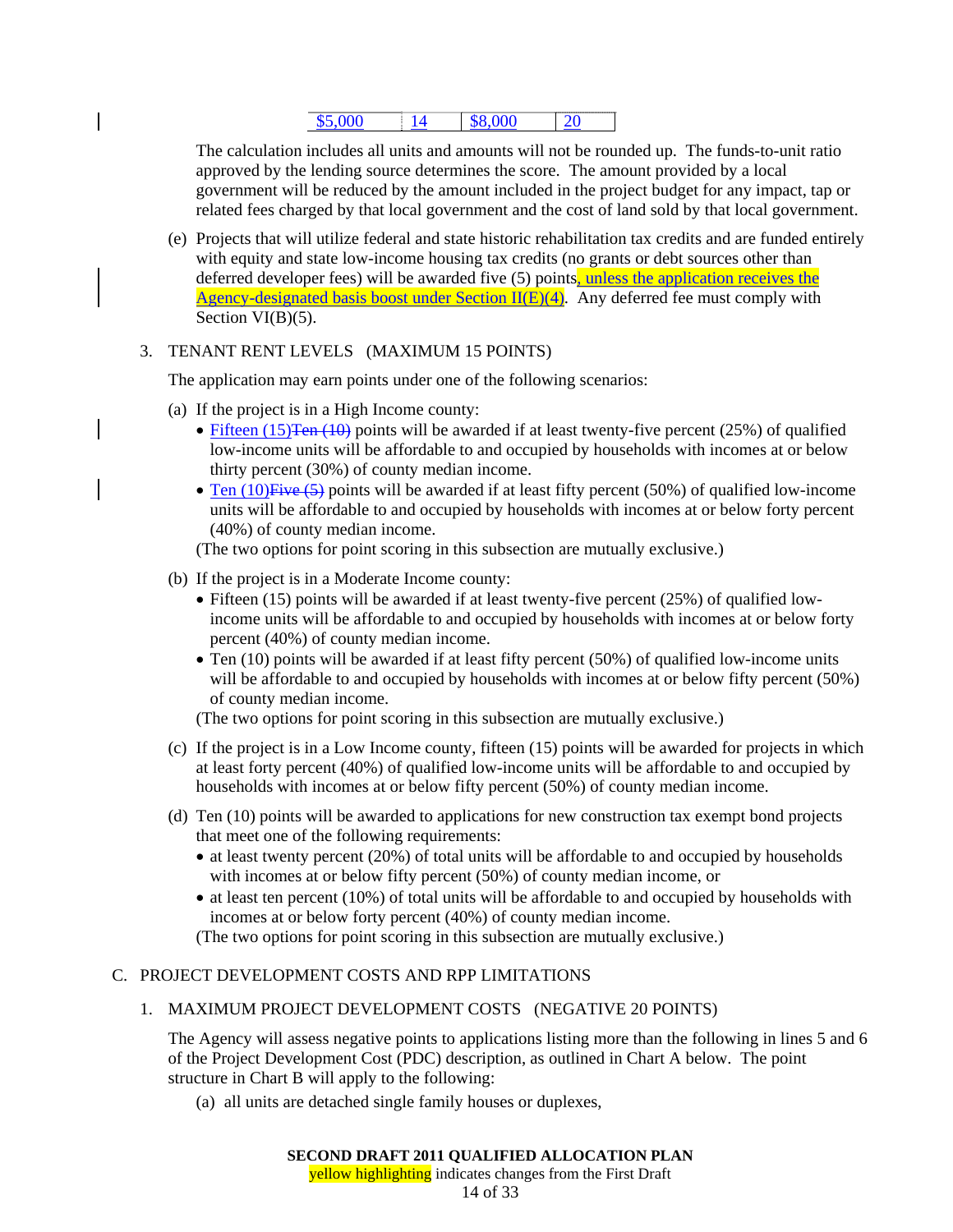- (b) serving persons with severe mobility impairments,
- (c) development challenges resulting from being within or adjacent to a central business district,
- (d) public housing redevelopment projects, or
- (e) building(s) with both steel and concrete construction and at least four (4) stories of housing.

| <b>Chart A</b> | <b>Chart B</b> |  |
|----------------|----------------|--|
| $$60,000$ -10  | $$71,000$ -10  |  |
| $$69,000$ -20  | $$85,000$ -20  |  |

The Agency will review proposed costs for historic adaptive re-use projects and approve the amount during the application review process.

See Sections VI(B)(7), (8), and (9) for other cost restrictions.

#### 2. RESTRICTIONS ON RPP AWARDS

- (a) Projects requesting RPP funds may not:
	- (i) request RPP loan funds in excess of the following amounts per unit- \$15,000 in High Income counties; \$20,000 in Moderate Income counties; \$25,000 in Low Income counties,
	- (ii) include market-rate units,
	- (iii) involve Principals who have entered into a workout or deferment plan within the previous year for an RPP loan awarded after January 1, 1999,
	- (iv) request less than  $$150,000$  or more than  $$1,2$800,000$  per project, or
	- (v) have a commitment of funds from a local government under terms that will result in more repayment than the RPP financing (see description in subsection  $(C)(2)(b)$  below).

The maximum award of RPP funds to any one Principal will be a total of  $\frac{$2,0$1,600,000.}{$2,0$00,000.}$ Requesting an RPP loan may result in an application being ineligible under Section VI(B)(6)(d) if the Agency has inadequate funds.

(b) Projects may only request an RPP loan if the principal and interest payments for RPP and any local government financing will be equal to the anticipated net operating income divided by 1.15, less conventional debt service:

Repayment of RPP and local government loans  $= (NOI / 1.15)$  – conventional debt service.

The amount of repayment will be split between the RPP loan and local government lenders based on their relative percentage of loan amounts. For example:

| $RPP$ Loan $=$                                                              | \$400,000                       |                                 |  |  |
|-----------------------------------------------------------------------------|---------------------------------|---------------------------------|--|--|
| local government loan = $$200,000$                                          |                                 |                                 |  |  |
|                                                                             |                                 | Year 1 Year 2 Year 3 Year 4     |  |  |
| Anticipated amount available for repayment \$10,000 \$8,000 \$6,000 \$4,000 |                                 |                                 |  |  |
| RPP principal and interest payments                                         |                                 | \$6,667 \$5,333 \$4,000 \$2,667 |  |  |
| local government P&I payments                                               | \$3,333 \$2,667 \$2,000 \$1,333 |                                 |  |  |

(c) Loan payments made to the applicant, any Principal, member or partner of the ownership entity, or any affiliate thereof, will be taken out of cash flow remaining after RPP payments.

## D. CAPABILITY OF THE PROJECT TEAM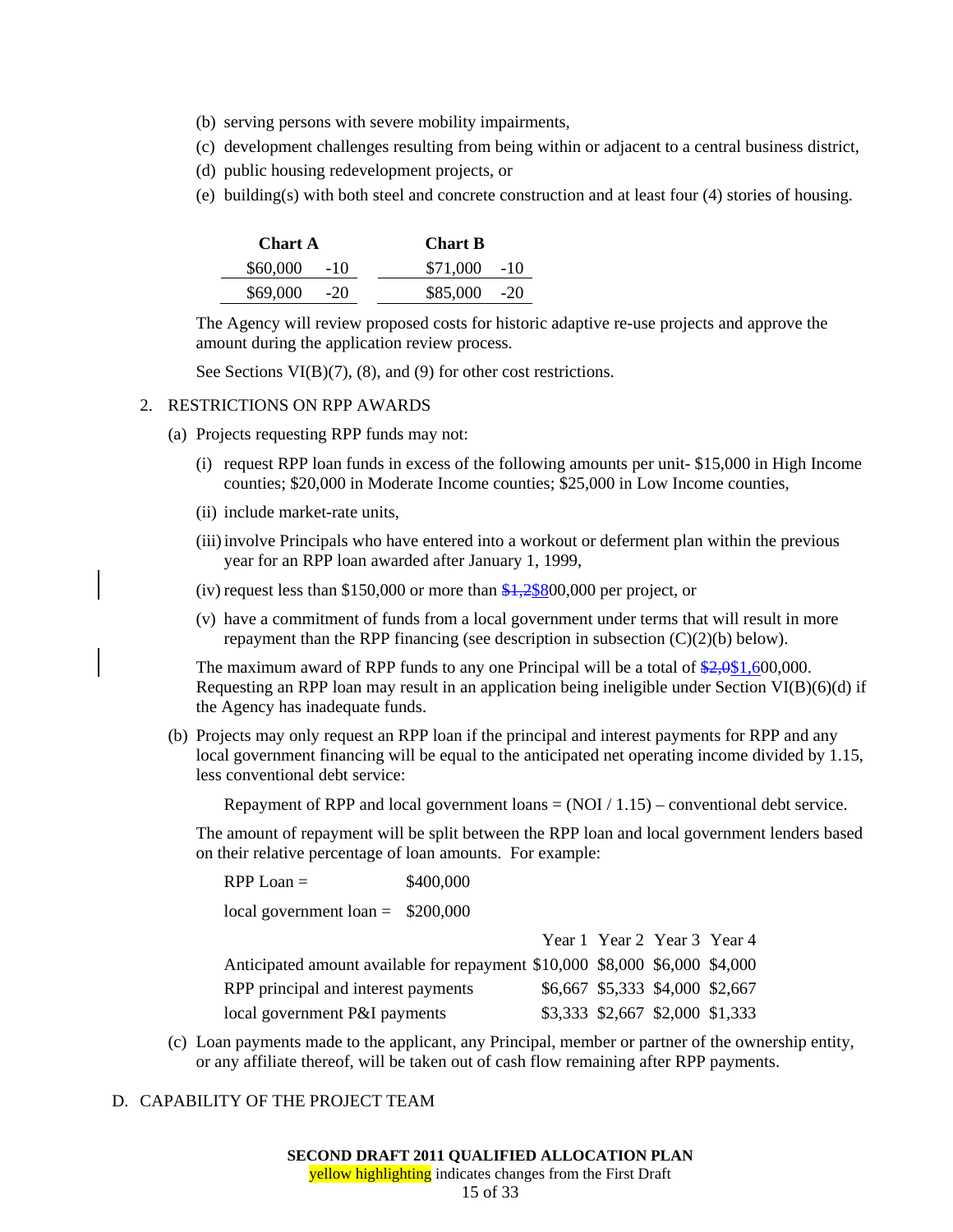#### 1. DEVELOPMENT EXPERIENCE

- (a) At least one Principal must have successfully developed, operated and maintained in compliance either one (1) North Carolina low-income housing tax credit project or six (6) separate lowincome housing tax credit projects totaling in excess of 200 units. The project(s) must have been placed in service between December 1, 20043 and January 1, 201009. (The Agency may waive this requirement for applicants with adequate experience in the North Carolina tax credit program.) Such Principal must:
	- (i) be identified in the preliminary application,
	- (ii) become a general partner or managing member of the ownership entity, and
	- (iii) remain responsible for overseeing the project and operation of the project for a period of two (2) years after placed in service.

The Agency will determine what qualifies as successful and who can be considered as involved in a particular project.

- (b) All owners and Principals must disclose all previous participation in the low-income housing tax credit program. Additionally, owners and Principals that have participated in an out of state tax credit allocation may be required to complete an Authorization for Release of Information form.
- (c) The Agency reserves the right to determine that a particular development team does not meet the threshold requirement of subsection  $(D)(1)(a)$  due to differences between its prior work and the proposed project. Particularly important in this evaluation is the type of subsidy program used in the previous experience (such as tax-exempt bonds, RD).

#### 2. MANAGEMENT EXPERIENCE

The management agent must have at least:

- (a) one similar tax credit project in their current portfolio, and
- (b) one staff person serving in a supervisory capacity with regard to the project who has been certified as a tax credit compliance specialist.

Such certification must be from an organization accepted by the Agency (refer to the list in **Appendix C**). None of the persons or entities serving as management agent may have in their portfolio a project with material or uncorrected non-compliance beyond the cure period. The management agent listed on the application must be retained by the ownership entity for at least two (2) years after project completion, unless the agent is guilty of specific nonperformance of duties.

#### 3. PROJECT TEAM DISQUALIFICATIONS

The Agency may disqualify any owner, Principal or management agent, who:

- (a) has been debarred or received a limited denial of participation in the past ten years by any federal or state agency from participating in any development program;
- (b) within the past ten years has been in a bankruptcy, an adverse fair housing settlement, an adverse civil rights settlement, or an adverse federal or state government proceeding and settlement;
- (c) has been in a mortgage default or arrearage of three months or more within the last five years on any publicly subsidized project;
- (d) has been involved within the past ten years in a project which previously received an allocation of tax credits but failed to meet standards or requirements of the tax credit allocation or failed to fulfill one of the representations contained in an application for tax credits;

yellow highlighting indicates changes from the First Draft

16 of 33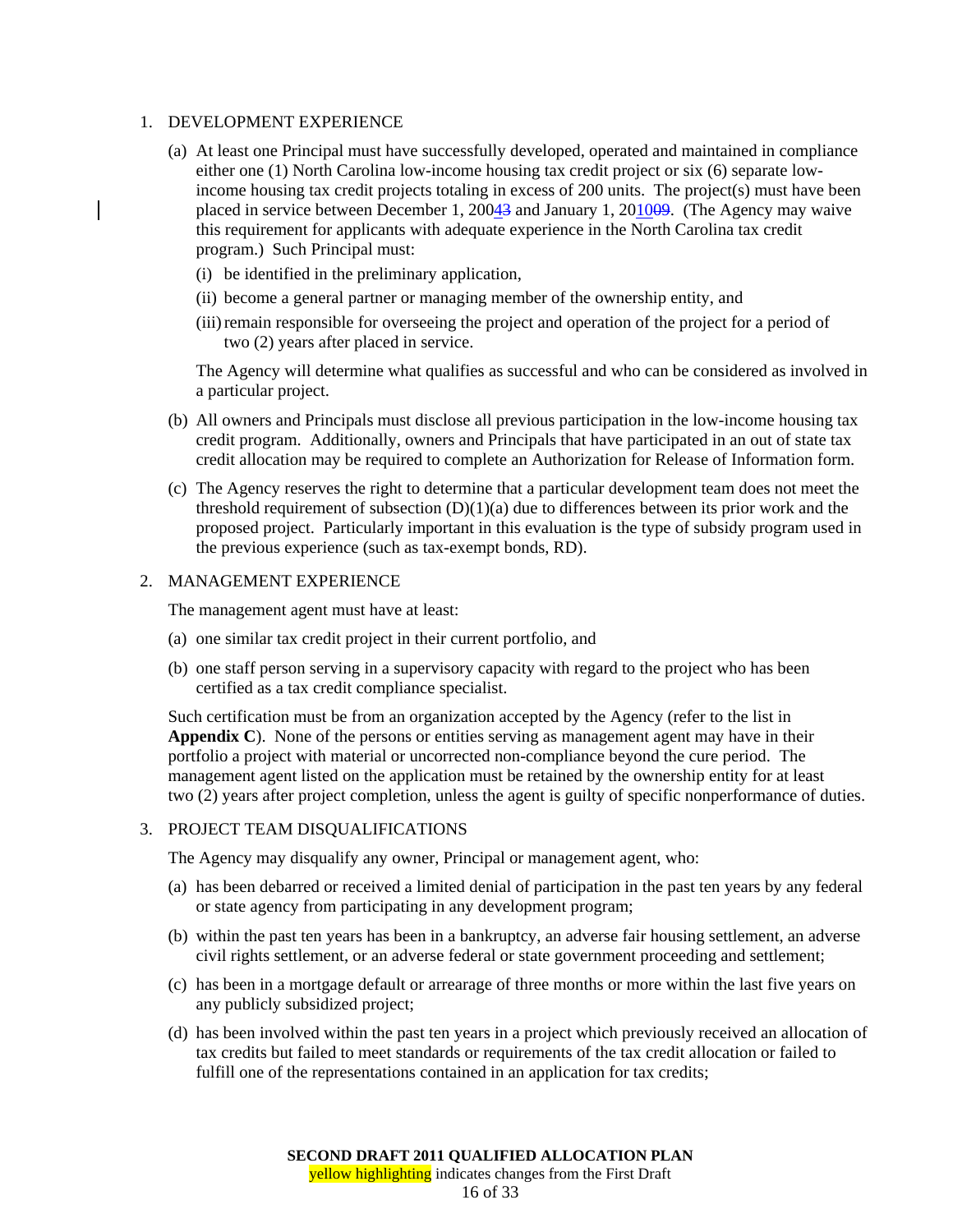- (e) has been found to be directly or indirectly responsible for any other project within the past five years in which there is or was uncorrected noncompliance more than three months from the date of notification by the Agency or any other state allocating agency;
- (f) interferes with a tax credit application for which it is not an owner or Principal at a public hearing or other official meeting;
- (g) has outstanding flags in HUD's national 2530 National Participation system;
- (h) has been involved in any project awarded tax credits in  $201006$  or earlier for which either the permanent financing or equity investment has not closed as of the Agency's deadline for meeting the "10% test";
- (i) has been involved in any project awarded tax credits in 2006 or earlier for which the final cost certification requirements have not been met by December 18, 2009;
- (j) has been involved in any project awarded tax credits after 2000 where there has been a change in general partners or managing members during the last five years that the Agency did not approve in writing beforehand;
- $(j<sub>k</sub>)$  would be removed from the ownership of a property that is the subject of an application under the rehabilitation set-aside in the current cycle; or
- $(k)$  is not in good standing with the Agency.

A disqualification under this subsection (D)(3) will result in the individual or entity involved not being allowed to participate in the 2011 cycle and removing from consideration any application where they are identified.

## E. UNIT MIX AND PROJECT SIZE

- 1. Ten (-10) points will be subtracted from any full application that includes market-rate units. This penalty will not apply where, as of the full application, the rents for all market rate units are at least five percent (5%) higher than the maximum allowed for a unit at 60% AMI and the market study indicates that such rents are feasible.
- 2. New construction 9% tax credit projects may not exceed one hundred and twenty (120) units.
- 3. New construction bond financed projects may not exceed two hundred (200) units.
- 4. All projects must have at least <u>twenty four  $(24)$ sixteen</u>  $(16)$  qualified low-income units.

The Agency reserves the right to waive the penalties and limitations in this Section IV(E) for proposals that reduce low-income and minority concentration, including public housing projects, and subsection (E)(2) for proposals that are within a transit station area as defined by the Charlotte Region Transit Station Area Joint Development Principles and Policy Guidelines or adaptive re-use projects where made necessary by the building(s) physical structure.

## F. SPECIAL CRITERIA AND TIEBREAKERS

1. ENERGY STAR

New construction residential buildings must comply with all Energy Star standards as defined in **Appendix B** (incorporated herein by reference). Adaptive re-use and rehabilitation projects must comply to the extent doing so is economically feasible and as allowed by historic preservation rules.

## 2. COMMUNITY REVITALIZATION PLANS (MAXIMUM 10 POINTS)

Ten (10) points will be awarded to applications if all of the following apply: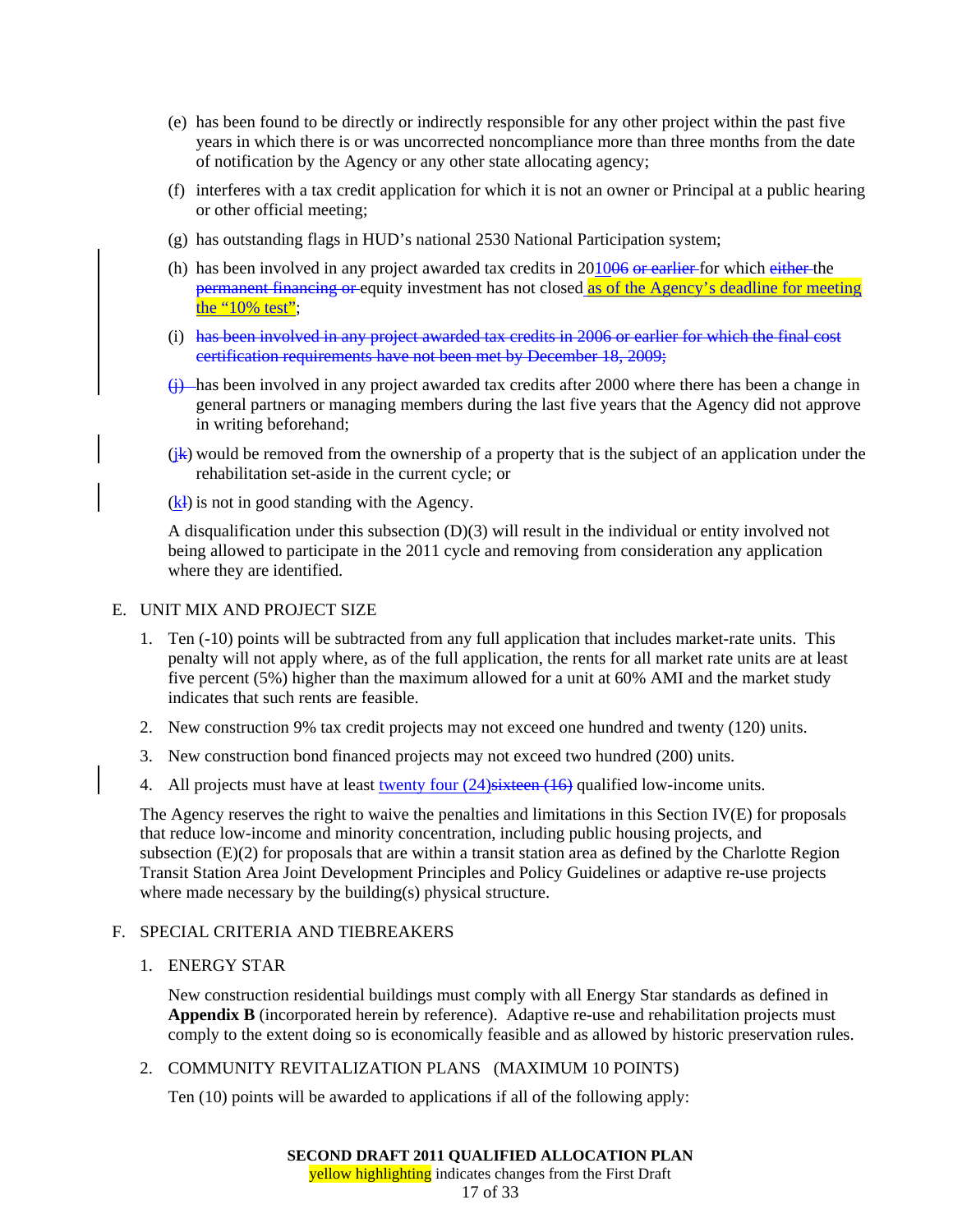- (a) the project is within the geographic area identified by a community revitalization plan (CRP), which does not include basic local land use plans unless there is a specific revitalization component;
- (b) the project is in a Qualified Census Tract or the CRP is primarily focused on an existing residential neighborhood;
- (c) completion of the project would contribute to one or more of the goal(s) stated in the CRP; and
- (d) the CRP either (i) was officially adopted or amended by a local government between January 1,  $200\frac{43}{3}$  and the preliminary application deadline or (ii) is actively underway.

Only documents or information included in the officially adopted CRP will be considered in evaluating the criteria in this subsection. The CRP must be included with the preliminary application to be eligible for points in this subsection.

## 3. UNITS FOR THE MOBILITY IMPAIRED

Five percent (5%) of all units in new construction projects must:

- (a) be fully accessible according to the standards set forth in Volume 1-C (1999) of the North Carolina State Building Code, (Chapter 30, Multi-Family Dwellings),
- (b) have at least one bathroom with a toilet located in a five foot by five foot clear floor space (may overlap with the five foot turning diameter described in Chapter 30), with no overlapping elements or fixtures; the toilet must be positioned in a corner with the centerline of the toilet bowl 18 inches from the sidewall, and
- (c) have at least one bathroom with a  $36$  inch by  $60$  inch (minimum size) curbless, roll-in shower as described in Appendix B. Such showers must also meet the requirements for accessible controls as required by Volume 1-C.

At least one unit in each class of fully accessible units must meet the above requirements. Unit classes are measured by the number of bedrooms, pursuant to Volume 1-C (1999) of the North Carolina State Building Code (Chapter 30, Section 30.3.2). THESE UNITS ARE IN ADDITION TO MOBILITY IMPAIRED UNITS REQUIRED BY FEDERAL AND STATE LAW (INCLUDING BUILDING CODES). Units for the mobility impaired should be available to all tenants who would benefit from their design and are not necessarily reserved under the Targeting Plan requirements of subsection  $(F)(4)$ .

## 4. TARGETING PLANS

All projects will be required to target ten percent (10%) of the total units to persons with disabilities or homeless populations. Projects with federal project-based rental assistance must target at least five (5) units regardless of size. Projects that are targeting units under this subsection are not required to provide onsite supportive services or a service coordinator.

Owners must demonstrate a partnership with a local lead agency and submit a Targeting Plan for review and certification by the N.C. Department of Health and Human Services (DHHS). At a minimum, Targeting Plans must include:

- (a) A description of how the project will meet the needs of the targeted tenants including access to supportive services, transportation, proximity to community amenities, etc.
- (b) A description of the experience of the local lead agency and their capacity to provide access to supportive services, and to maintain relationships with the management agent and community service providers for the duration of the compliance period.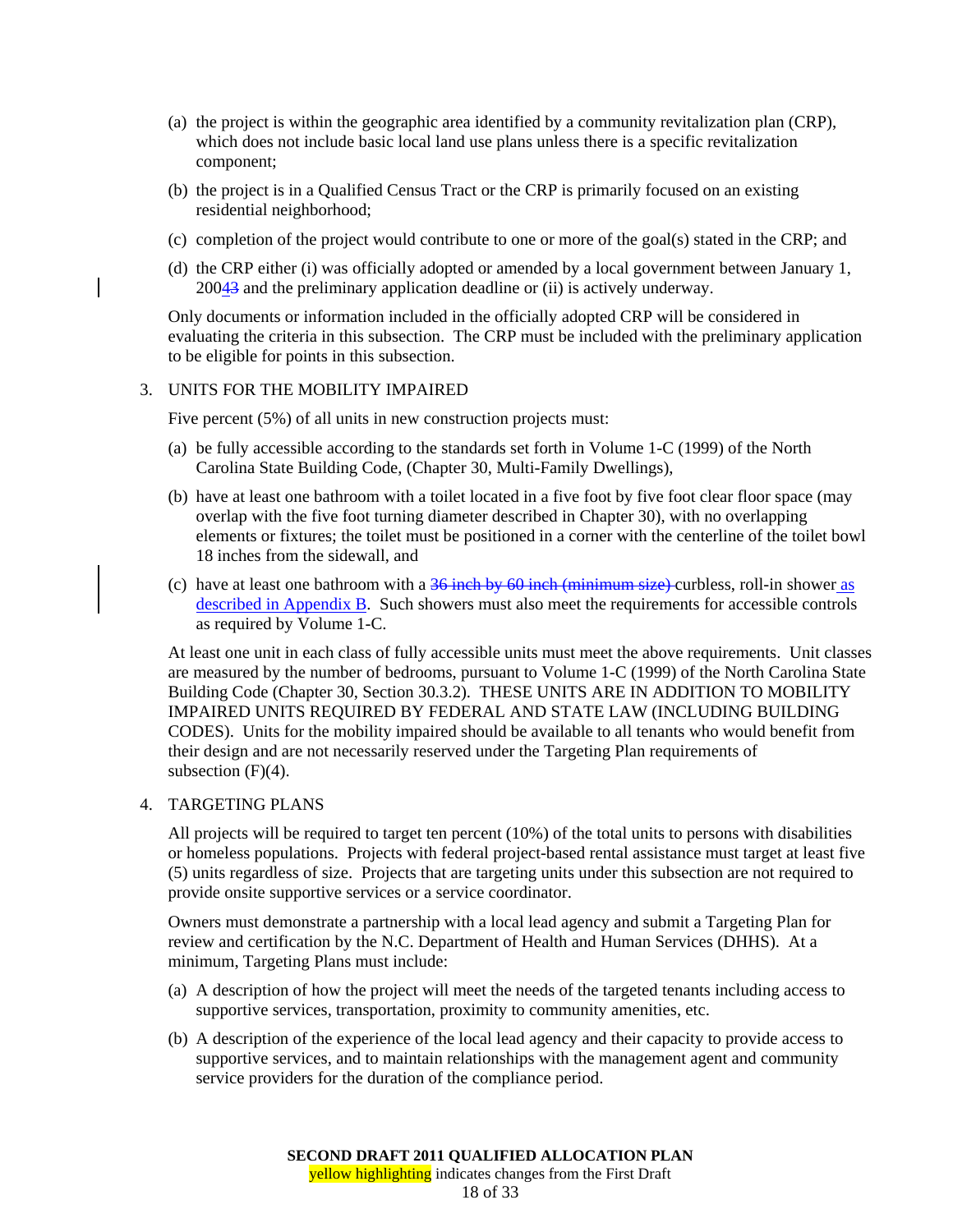- (c) A Memorandum of Understanding (MOU) between the developer(s), management agent and the lead local agency. The MOU will include-
	- (i) A commitment from the local lead agency to provide, coordinate and/or act as a referral agent to assure that supportive services will be available to the targeted tenants.
	- (ii) The referral and screening process that will be used to refer tenants to the project, the screening criteria that will be used, and the willingness of all parties to negotiate reasonable accommodations to facilitate the admittance of persons with disabilities into the project.
	- (iii) A communications plan between the project management and the local lead agency that will accommodate staff turnover and assure continuing linkages between the project and the local lead agency for the duration of the compliance period.
- (d) Certification that participation in supportive services will not be a condition of tenancy.
- (e) Agreement that for a period of ninety (90) days after certificate of occupancy, the required number of units for persons with disabilities will be held vacant other than for such population(s).
- (f) Agreement to maintain a separate waiting list for persons with disabilities and prioritizing these individuals for any units that may become vacant after the initial rent-up period, up to the required number of units.
- (g) Agreement to affirmatively market to persons with disabilities.
- (h) Agreement to include a section on reasonable accommodation in property management's application for tenancy.
- (i) Agreement to accept Section 8 vouchers or certificates (or other rental assistance) as allowable income as part of property management income requirement guidelines for eligible tenants and not require total income for persons with rental assistance beyond that which is reasonably available to persons with disabilities currently receiving SSI and SSDI benefits.
- (j) A description of how the project will make the targeted units affordable to persons with extremely low incomes. NOTE: Key Program assistance is only available to persons receiving income based upon a disability. Projects targeting units to non–disabled homeless populations or persons in recovery with only a substance abuse diagnosis must have an alternative mechanism to assure affordability.

The requirements of this subsection  $(F)(4)$  may be fully or partially waived to the extent the Agency determines that they are not feasible. A Targeting Plan template and other documents related to this subsection are included in **Appendix D** (incorporated herein by reference). Owners will agree to complete the requirements of this subsection (F)(4) and **Appendix D** by the earlier of July 202, 2012<sup>1</sup> or four months prior to the project's placed in service date. (The Agency may set additional interim requirements.) This subsection (F)(4) does not apply to tax-exempt bond applications.

## 5. LOCAL GOVERNMENT LAND DONATION (MAXIMUM 5 POINTS)

Applications that meet the following criteria will be awarded five (5) points:

- (a) the real estate that will contain the proposed project buildings is owned by a unit of local government as of the preliminary application deadline;
- (b) the local government did not purchase any portion of the real estate from the applicant or any owner, Principal or affiliate thereof; and
- (c) the application shows no more than a total of \$1,000 in the line-items for purchase of land and buildings (in the case of a ground lease, no more than \$50 per year).
- 6. SECTION 1602 EXCHANGE PROJECTS (-40 POINT DEDUCTION)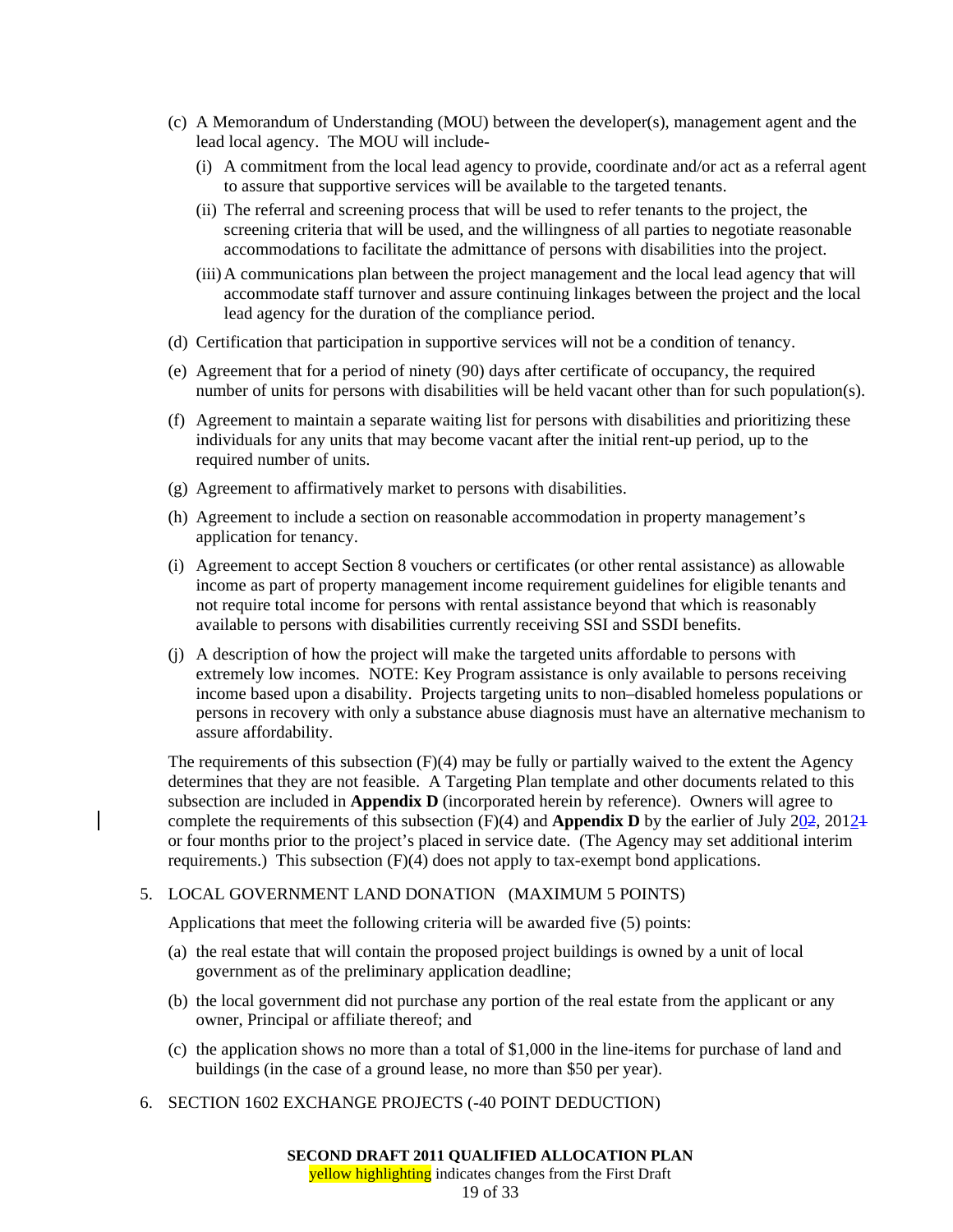The Agency may deduct up to forty (-40) points from any application if the applicant, any owner, Principal or affiliate thereof is also involved in a Section 1602 Exchange project with uncorrected material noncompliance.

## 7. TIEBREAKER CRITERIA

The following will be used to award tax credits in the event that the final scores of more than one project are identical.

First Tiebreaker: The project requesting the least amount of federal tax credits per unit based on the Agency's equity needs analysis.

Second Tiebreaker: Tenants with Children: Projects that can serve tenant populations with children. Projects will qualify for this designation if at least twenty-five (25%) of the units are three or four bedrooms. This tiebreaker will only apply where the market study shows a clear demand for this population (as determined by the Agency).

Third Tiebreaker: Tenant Ownership: Projects that are intended for eventual tenant ownership. Such projects must utilize a detached single family site plan and building design and have a business plan describing how the project will convert to tenant ownership at the end of the 30-year compliance period.

In the event that a tie remains after considering the above tiebreakers, the project requesting the least amount of federal tax credits will be awarded.

## G. DESIGN STANDARDS

All proposed measures must be shown on the plans or in specifications in the application in order to receive points.

#### 1. THRESHOLD REQUIREMENTS

The minimum threshold requirements for design are found in **Appendix B** (incorporated herein by reference) and must be used for all projects receiving tax credits or RPP funding. These minimum requirements include, but are not limited to, standards in the following categories:

- on-site playground areas;
- on-site postal and laundry facilities;
- community/office space;
- on-site parking and refuse collection areas;
- exterior and interior building design;
- plumbing and electrical provisions;
- heating, ventilating and air conditioning provisions;
- sitework:
- bedrooms, bathrooms and kitchens;
- provisions for all elderly housing;
- building envelope and insulation;
- provisions for sight and hearing impaired residents;
- additional requirements for rehabilitation of existing apartments;
- additional requirements for adaptive reuse; and
- Fair Housing, Americans with Disabilities Act and the North Carolina State Accessibility Code requirements.
- 2. CRITERIA FOR SCORE EVALUATION (MAXIMUM OF 50 POINTS)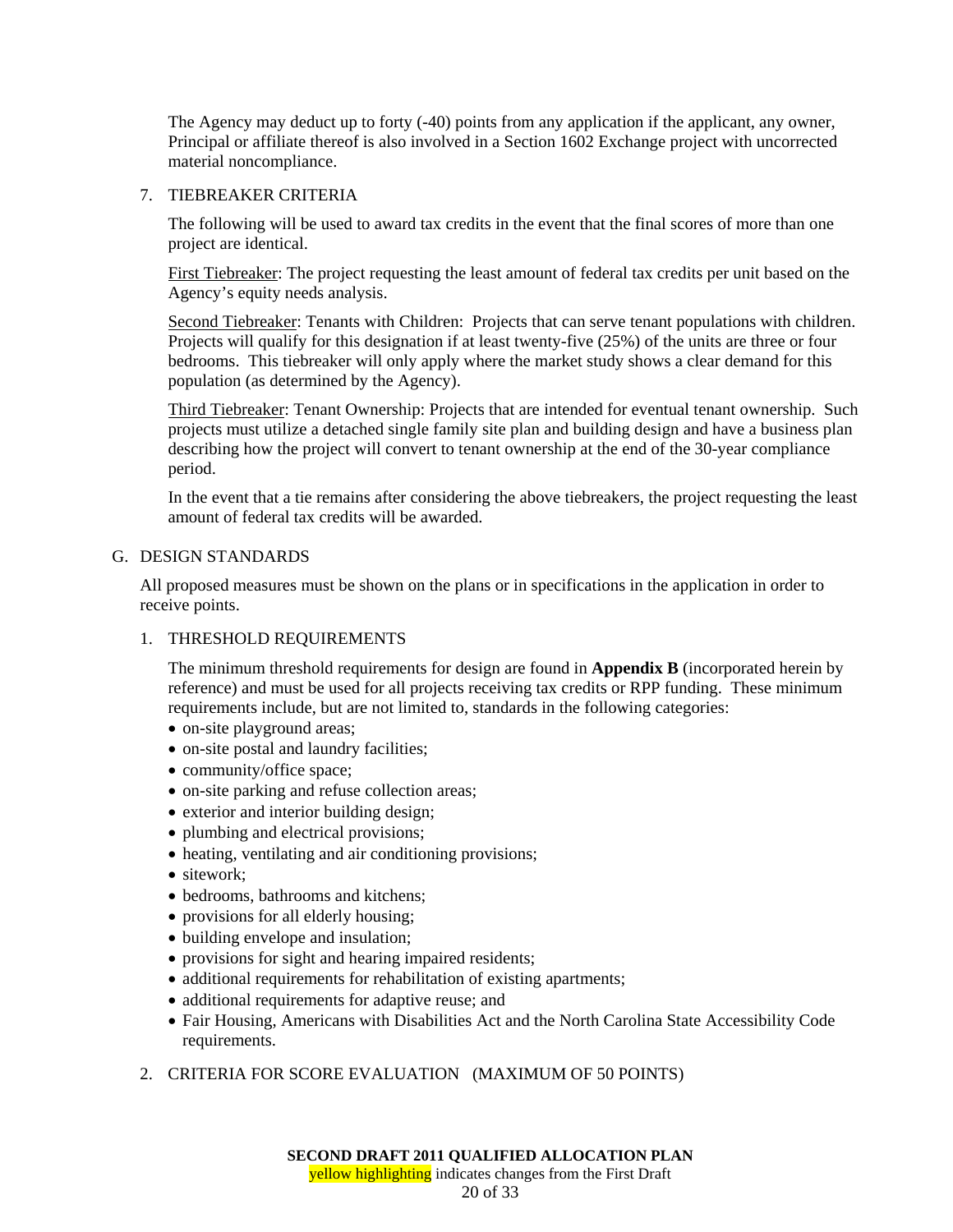The Agency will determine points based on the following criteria as applied to the site drawings submitted with the full application.

(a) Site Layout

The Agency will award up to ten (10) points based on its evaluation of the site layout. The following characteristics will be considered.

- (i) The location of residential buildings in relation to parking, site amenities, community building, postal facilities and trash collection areas.
- (ii) The degree to which site layout ensures a low, controlled traffic speed through the project.
- (b) Quality of Design and Construction

(The points in this subsection are mutually exclusive with Section IV( $G(2)(c)$  below.)

The Agency will award up to forty (40) points for new construction projects based on its evaluation of the quality of the building design, and the materials and finishes specified. The following characteristics will be considered:

- (i) The extent to which the design uses multiple roof lines, gables, dormers and similar elements to break up large roof sections.
- (ii) The extent to which the design uses multiple types, styles, and colors of siding and brick veneer to add visual appeal to the building elevations.
- (iii) The level of detail that is achieved through the use of porches, railings, and other exterior features.
- (iv) Use of brick veneer or masonry products on building exteriors.
- (c) Adaptive Re-Use

(The points in this subsection are mutually exclusive with Section IV( $G$ )(2)(b) above.)

The Agency will award up to forty (40) points based on the following characteristics:

- (i) The extent to which the building(s) fit with surrounding streetscape after adaptation or have problems with orientation, sightlines, bulk and scale.
- (ii) Aesthetics after adaptation.
- (iii) Presence of special design elements or architectural features that may not be physically or financially available if new construction was introduced on the same site.

## H. CRITERIA FOR SELECTION OF REHABILITATION PROJECTS

#### 1. GENERAL THRESHOLD REQUIREMENTS

In order to be eligible for funding under Section II(B), a project must:

- (a) have either (i) committed mortgage subsidies from a local government in excess of \$5,000 per unit or (ii) federal rental assistance for at least thirty percent (30%) of the total units, which may consist of a project-based contract, households with Section 8 vouchers as of the preliminary application deadline, or a combination of the two,
- (b) have been placed in service on or before December 31, 19954,
- (c) require rehabilitation expenses in excess of \$15,000 per unit (as supported by a physical needs assessment conducted or approved by the Agency),
- (d) not have an acquisition cost in excess of sixty percent (60%) of the total replacement costs,
- (e) not be feasible using tax exempt bonds (as determined by the Agency),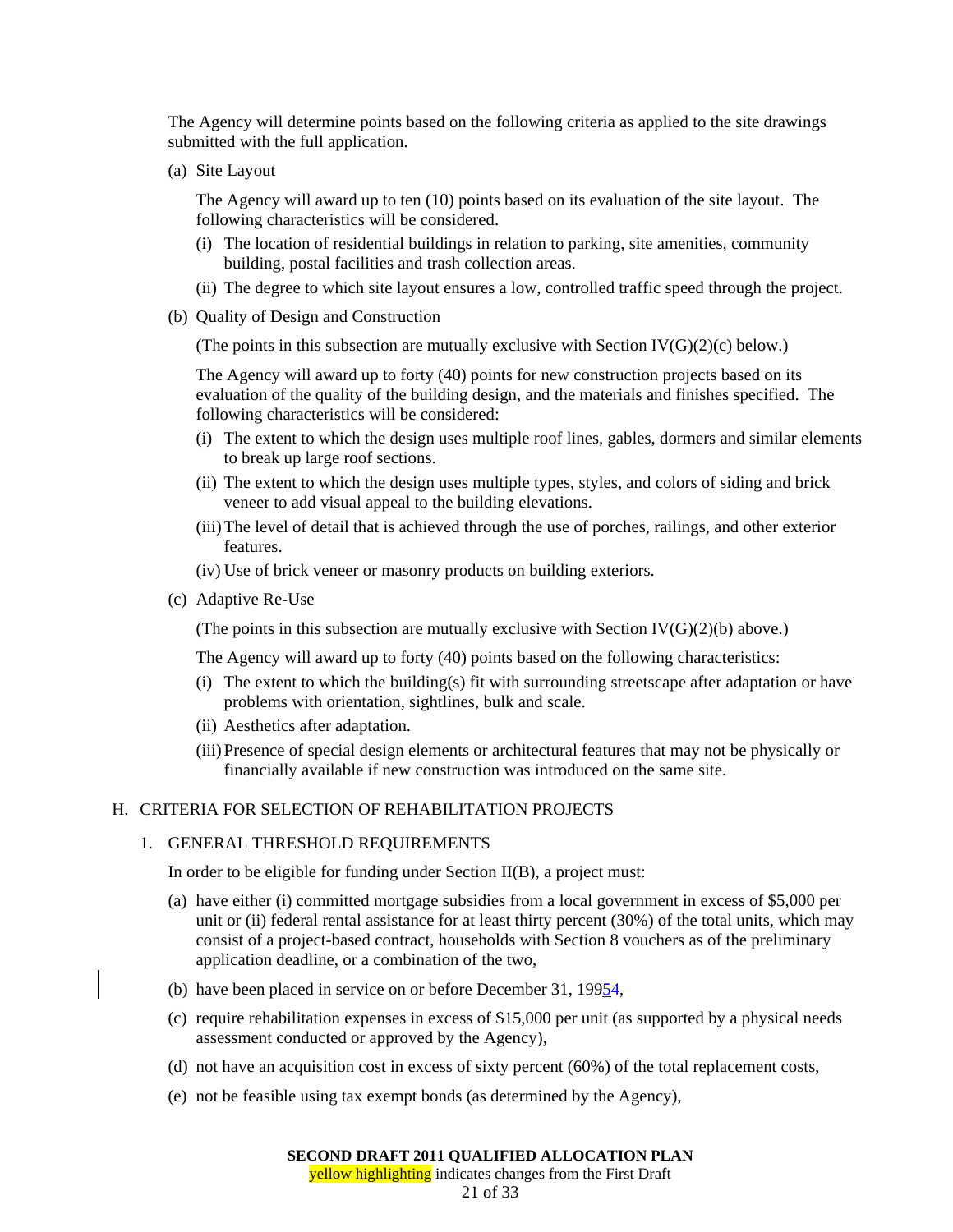- (f) not have received an Agency loan in the last five (5) years,
- (g) not be deteriorated to the point of requiring demolition,
- (h) not have begun or completed a full debt restructuring under the Mark to Market process (or any similar HUD program) within the last five (5) years, and
- (i) have total replacement costs of less than \$110,000 per unit, including all Agency-required rehabilitation work.

Rehabilitation expenses include hard construction costs directly attributable to the project, excluding costs for a new community building, as calculated using lines 2 through 7 (less line 6) in the PDC description.

#### 2. THRESHOLD DESIGN REQUIREMENTS

In addition to the relevant sections of **Appendix B**, the Agency will require owners to complete the following as appropriate for their project.

- (a) Improve site amenities and common areas by upgrading or adding a freestanding community building, making repairs and additions to landscaping, adding new site amenities such as playgrounds, and repairing parking areas.
- (b) Improve building exteriors by replacing deteriorated siding, replacing aged roofing, adding gutters and downspouts, and adding new architectural features to improve appearance.
- (c) Upgrade unit interiors by replacing flooring, installing new cabinets and countertops, replacing damaged interior doors, replacing light fixtures, and repainting units.
- (d) Replace and upgrade mechanical systems and appliances including HVAC systems, water heaters and plumbing fixtures, electrical panels, refrigerators, and ranges.
- (e) Improve energy efficiency by replacing inefficient doors and windows, adding additional insulation in attics, and upgrading the efficiency of mechanical systems and appliances.
- (f) Improve site and unit accessibility for persons with disabilities by making necessary alterations at common areas, alterations at single story ground floor units, adding or improving handicapped parking areas, and repairing or replacing sidewalks along accessible routes.

#### 3. EVALUATION CRITERIA

The Agency will evaluate applications under Section II(B) based on the following criteria, which are listed in order of importance. Each one will serve both to determine awards and as a threshold requirement; the Agency may remove an application from consideration if the proposal is sufficiently inadequate in any of the categories. For purposes of making awards, the Agency will not consider subsections (d) through (g) below if the outcome is determined by the criteria in subsections (a) through (c).

- (a) The Agency will give the highest priority to applications proposing to rehabilitate the state's most distressed federally subsidized existing housing, particularly buildings with accessibility or life, health and safety problems.
- (b) Applications will have a reduced likelihood of being awarded tax credits to the extent that the purpose is to subsidize an ownership transfer.
- (c) Shortcomings in the above criteria will be mitigated to the extent that a tax credit allocation is necessary to prevent (i) conversion of units to market rate rents or (ii) loss of government resources (including past, present and future investments).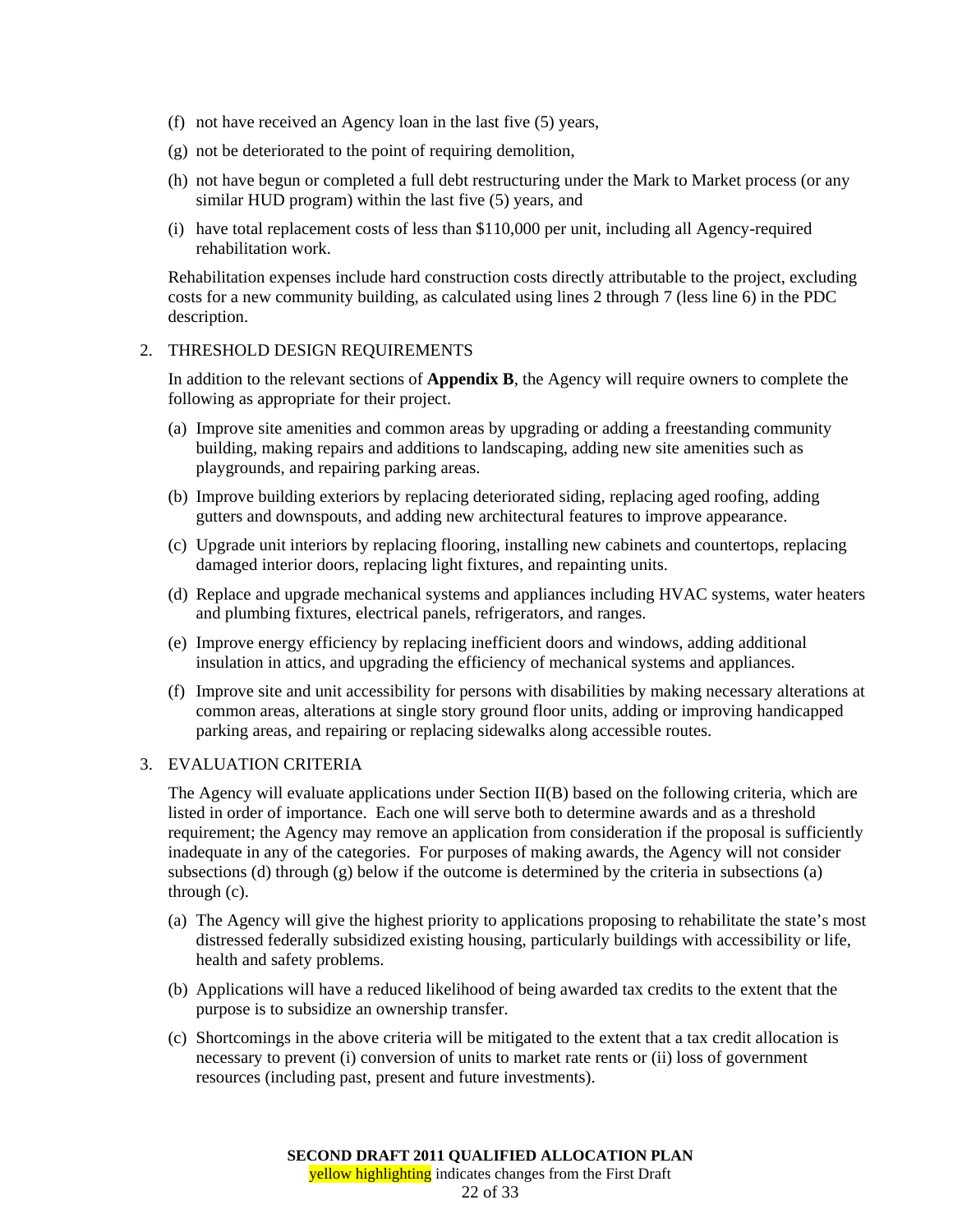- (d) The Agency will give priority to applications that have mortgage subsidy resources committed as part of the application.
- (e) Applications will have priority to the extent that the rehabilitation improvements are a part of a community revitalization plan or will benefit the surrounding community. However, projects in severely distressed areas will have a reduced likelihood of being awarded tax credits.
- (f) Applications will have a reduced likelihood of being awarded tax credits based on the number of tenants that would be permanently relocated (including market-rate).
- (g) While the rehabilitation set-aside is not subject to any regional set-aside, the Agency will consider the geographic distribution of this resource and will attempt to avoid a concentration of awards in any one area of the state.

## **V. ALLOCATION OF BOND CAP**

#### A. ORDER OF PRIORITY

The Committee will allocate the multifamily portion of the state's tax-exempt bond authority in the following order of priority:

- 1. Projects that serve as a component of an overall HOPE VI revitalization effort.
- 2. Rehabilitation of existing rent restricted housing.
- 3. Rehabilitation of projects consisting of entirely market-rate units.
- 4. Adaptive reuse projects.
- 5. Other new construction projects.

Applications will only be allocated bond authority if there is enough remaining after awarding all eligible applications in higher priority levels. Within each category, applications seeking the least amount of authority per low-income unit will have priority.

#### B. ELIGIBILITY FOR AWARD

Except as otherwise indicated, owners of projects with tax exempt bonds and 4% credits must meet all requirements of the Plan. Even with an allocation of bond authority, projects must meet the threshold requirements to be eligible for tax credits.

- 1. New construction applications must earn 100 points.
- 2. All projects must meet one of the following requirements:
	- (a) at least ten percent (10%) of total units will be affordable to and occupied by households with incomes at or below fifty percent (50%) of county median income, or
	- (b) at least five percent (5%) of total units will be affordable to and occupied by households with incomes at or below forty percent (40%) of county median income.
- 3. Rehabilitation applications must:
	- (a) have been placed in service on or before December 31, 19954,
	- (b) require rehabilitation expenses in excess of \$10,000 per unit,
	- (c) not have an acquisition cost in excess of sixty percent (60%) of the total replacement costs,
	- (d) not have begun or completed after December 31, 2001 a full debt restructuring under the Mark to Market process (or any similar HUD program) within the last five (5) years, and

23 of 33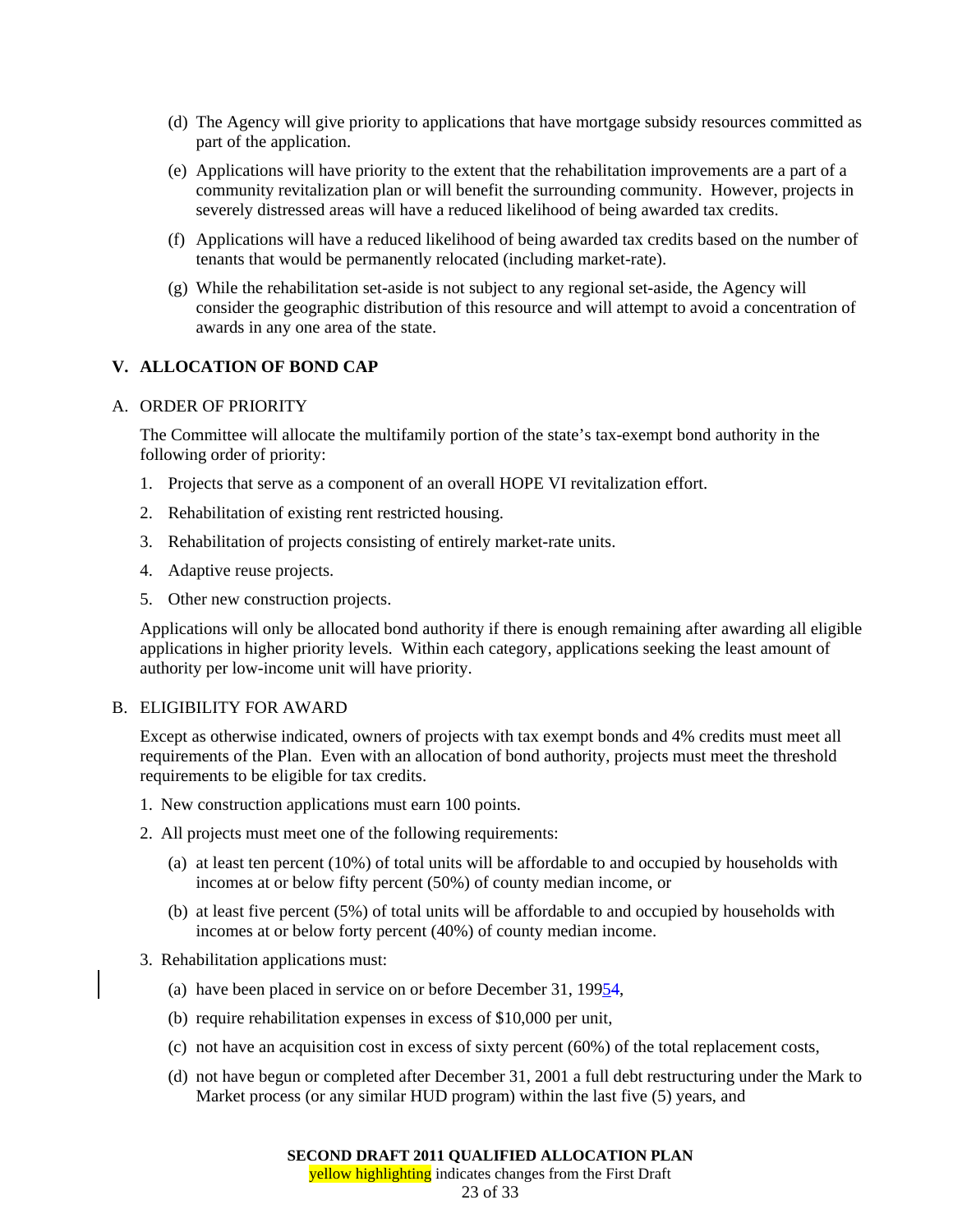## (e) not be deteriorated to the point of requiring demolition.

## **VI. GENERAL REQUIREMENTS**

#### A. GENERAL THRESHOLD REQUIREMENTS FOR PROJECT PROPOSALS

## 1. PROJECTS WITH HISTORIC TAX CREDITS

Buildings either must be on the National Register of Historic Places or approved for the State Housing Preservation Office's study list at the time of the full application. Evidence of meeting this requirement should be provided.

#### 2. NONPROFIT SET-ASIDE

For purposes of being considered as a nonprofit sponsored application under Section II(D), at least one nonprofit entity (or, where applicable, its qualified corporation) involved in a project must:

- (a) be qualified under Section  $501(c)(3)$  or (4) of the Code,
- (b) materially participate, as defined under federal law, in the acquisition, development, ownership, and ongoing operation of the property for the entire compliance period,
- (c) have as one of its exempt purposes the fostering of low-income housing,
- (d) be a managing member or general partner of the ownership entity.

The Agency reserves the right to make a determination that the nonprofit owner is not affiliated with or controlled by a for-profit entity or entities other than a qualified corporation. There can be no identity of interest between any nonprofit owner and for-profit entity, other than a qualified corporation.

#### 3. ENVIRONMENTAL HAZARDS

All projects involving use of existing structures must submit a hazardous material report which provides the results of testing for asbestos containing materials, lead based paint, Polychlorinated Biphenyls (PCBs), underground storage tanks, petroleum bulk storage tanks, Chlorofluorocarbons (CFCs), and other hazardous materials. The testing must be performed by professionals licensed to do hazardous materials testing. A report written by an architect or building contractor or developer will not suffice. A plan and projected costs for removal of hazardous materials must also be included.

#### 4. APPRAISALS

The Agency will not allow the project budget to include more for land costs than the lesser of its appraised market value or the purchase price. Any project involving an existing structure or budgeting more than \$15,000 per acre toward land costs must submit with the full application a real estate "as is" appraisal that is a) dated no more than six (6) months from the full application deadline, b) prepared by an independent, state certified appraiser and c) complies with the Uniform Standards of Professional Appraisal Practice. The Agency may order an additional appraisal with costs to be paid by the applicant. Appraisals for rehabilitation and adaptive reuse projects must break out the land and building values from the total value.

## 5. CONCENTRATION

Projects cannot be in areas of minority and low-income concentration (measured by comparing the percentage of minority and low-income households in the site's census tract with the community overall). The Agency may make an exception for projects in economically distressed areas which have community revitalization plans with public funds committed to support the effort.

## 6. DISPLACEMENT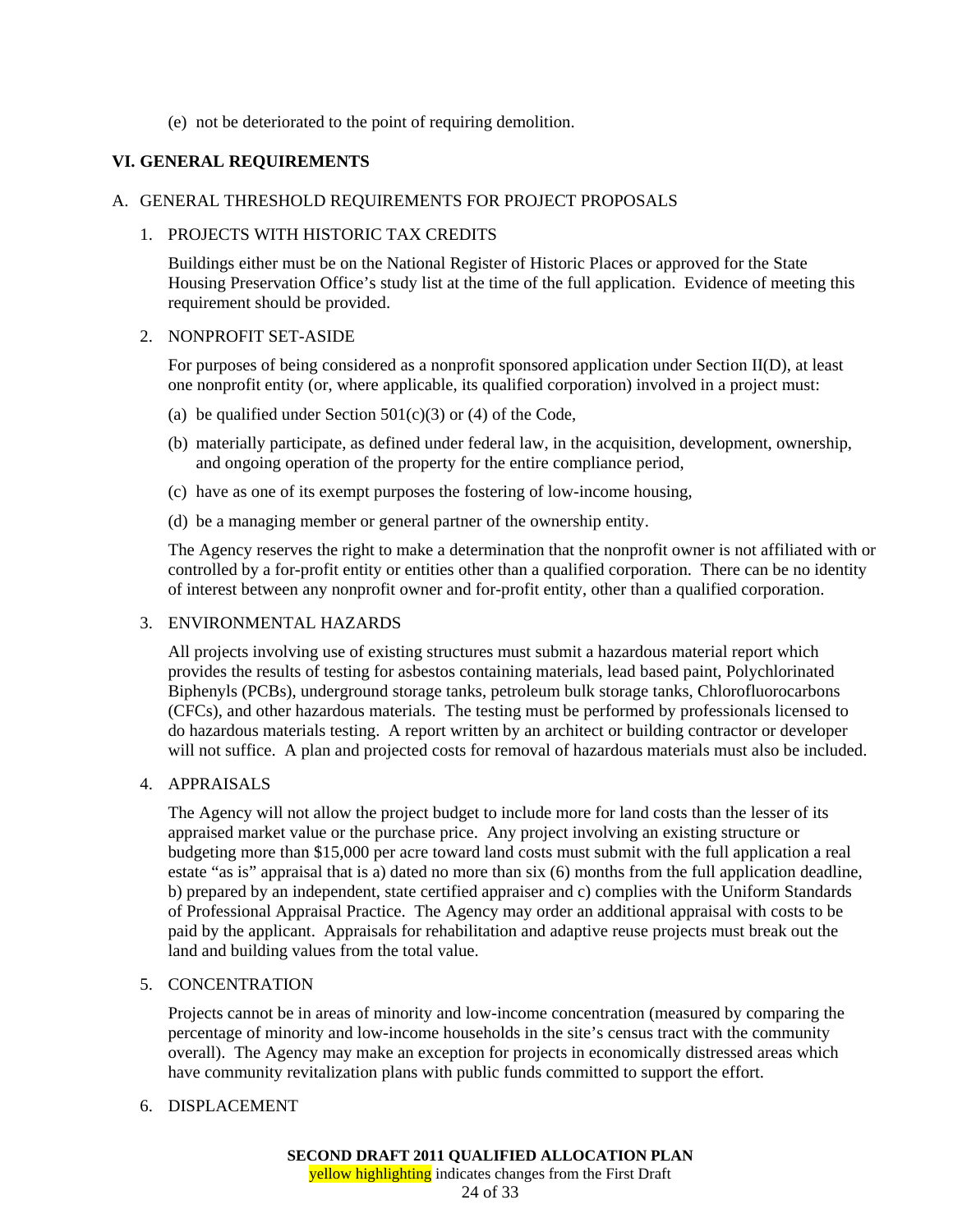For rehabilitation projects and in every other instance of tenant displacement, including temporary, the applicant must supply with the full application a plan describing how displaced persons will be relocated, including a description of the costs of relocation. The owner is responsible for all relocation expenses, which must be included in the project's development budget. Owners must also comply with the Uniform Relocation Assistance and Real Property Acquisition Policies Act of 1970, as revised in 49 C.F.R. Part 24.

## 7. RENT INCREASES

Owners of projects with 9% tax credits must seek approval from the Agency prior to increasing rents for qualified low-income units during the time between award and issuance of the federal form 8609.

## 8. FEASIBILITY

The Agency will not allocate tax credits or RPP funding to applications that may have difficulty being completed or operated for the compliance period. Examples include projects that may not secure an equity investment or a Principal that has inadequate capacity to successfully carry out the development process.

## 9. EXTENDED USE PERIOD

Owners must agree to record a thirty (30) year Declaration of Land Use Restrictive Covenants for Low-Income Housing Tax Credits (Extended Use Agreement) stating that the owner (a) will not apply for relief under Section  $42(h)(6)(E)(i)(II)$  of the Code, (b) will not refuse to lease any residential unit in the Project to a holder of a voucher or certificate of eligibility under Section 8 of the United States Housing Act of 1937 because of the status of the prospective tenant as such a holder, and (c) will comply with other requirements under the Code, Plan, other relevant statutes and regulations and all representations made in the project application. The Extended Use Agreement may also contain other provisions as determined by the Agency.

## B. UNDERWRITING THRESHOLD REQUIREMENTS

The following minimum financial underwriting requirements apply to all projects. Projects that cannot meet these minimum requirements, as determined by the Agency, will not receive tax credits or RPP funding.

## 1. LOAN UNDERWRITING STANDARDS

- (a) Projects applying for tax credits only will be underwritten with rents escalating at two percent (2%) and operating expenses escalating at three percent (3%).
- (b) All projects will be underwritten assuming a constant seven percent (7%) vacancy and must reflect a 1.15 Debt Coverage Ratio (DCR) for twenty (20) years.
- (c) Applications requesting RPP funds may be required to comply with HOME program requirements, including 42 U.S.C. 12701 et seq., 24 C.F.R. Part 92 and all relevant administrative guidance. Projects awarded RPP funds must also comply with the RPP Guidelines in Appendix G.
- (d) The Agency may determine that the interest rate on a loan must be reduced where an application shows an excessive amount accruing towards a balloon payment.

## 2. OPERATING EXPENSES

(a) New construction (excluding adaptive reuse): minimum of  $\frac{2,2003,000}{3,2003,000}$  per unit per year not including taxes, reserves and resident support services.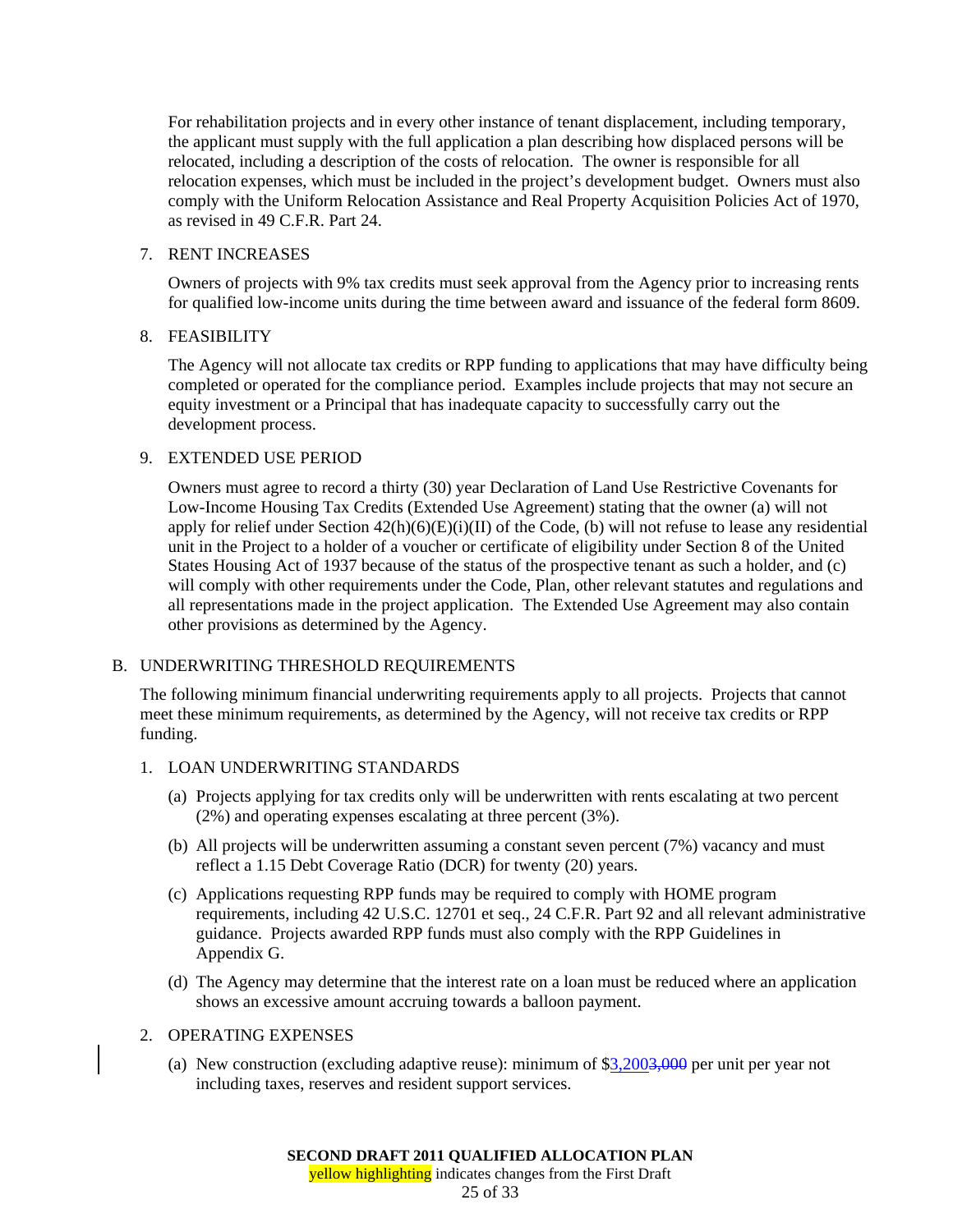- (b) Renovation (includes rehabilitation and adaptive reuse): minimum of \$3,4003,200 per unit per year not including taxes, reserves and resident support services. For projects with RD loans, the operating expenses will be based upon the current RD approved operating budget.
- (c) The proposed management agent (or management staff if there is an identity of interest) must sign a statement (to be submitted with the full application) agreeing that the operating expense projections are reasonable.

## 3. EQUITY PRICING

The Agency will conduct a survey of tax credit equity investors to determine appropriate pricing assumptions. Projects will be underwritten using the greater of this amount and the applicant's projection. The Agency may also set a maximum price. Equity should be calculated net of any syndication fees. Bridge loan interest typically incurred by the syndicator to enable an up front payment of equity should not be charged to the project directly, but be reflected in the net payment of equity. Equity should be based on tax credits to be used by the investor(s), excluding those allocated to the Principals unless these entities are making an equity contribution in exchange for the tax credits.

## 4. RESERVES

(a) Rent-up Reserve: Required for all except bond financed projects. A reasonable amount must be established based on the projected rent-up time considering the market and target population, but in no event shall be less than \$300 per unit. These funds must be available to the management agent to pay rent-up expenses incurred in excess of rent-up expenses budgeted for in the PDC description. The funds are to be deposited in a separate bank account and evidence of such transaction provided to the Agency ninety (90) days prior to the expected placed in service date. All funds remaining in the rent-up reserve at the time the project reaches ninety-three (93%) occupancy must be transferred to the project replacement reserve account.

For those projects receiving loan funds from RD, the 2% initial operating and maintenance capital established by RD will be considered the required rent-up reserve deposit.

(b) Operating Reserve: Required for all projects except those receiving loan funds from RD. The operating reserve will be the greater of a) \$1,500 per unit or b) six month's debt service and operating expenses (four months for tax-exempt bond projects), and must be maintained for the duration of the low-income use period.

The operating reserve can be funded by deferring the developer fees of the project. If this method is utilized, the deferred amounts owed to the developer can only be repaid from cash flow if all required replacement reserve deposits have been made. For tax credit projects where no RPP loan applies, the operating reserve can be capitalized by an equity pay in up to one year after certificate of occupancy is received. This will be monitored by the Agency.

(c) Replacement Reserve: All new construction projects must budget replacement reserves of \$250 per unit per year. Rehabilitation and adaptive reuse projects must budget replacement reserves of \$350 per unit per year. The replacement reserve must be capitalized from the project's operations, escalating by four percent (4%) annually.

In both types of renovation projects mentioned above, the Agency reserves the right to increase the required amount of annual replacement reserves if the Agency determines such an increase is warranted after a detailed review of the project's physical needs assessment.

For those projects receiving RD loan funds, the required funding of the replacement reserve will be established, administered and approved by RD.

## 5. DEFERRED DEVELOPER FEES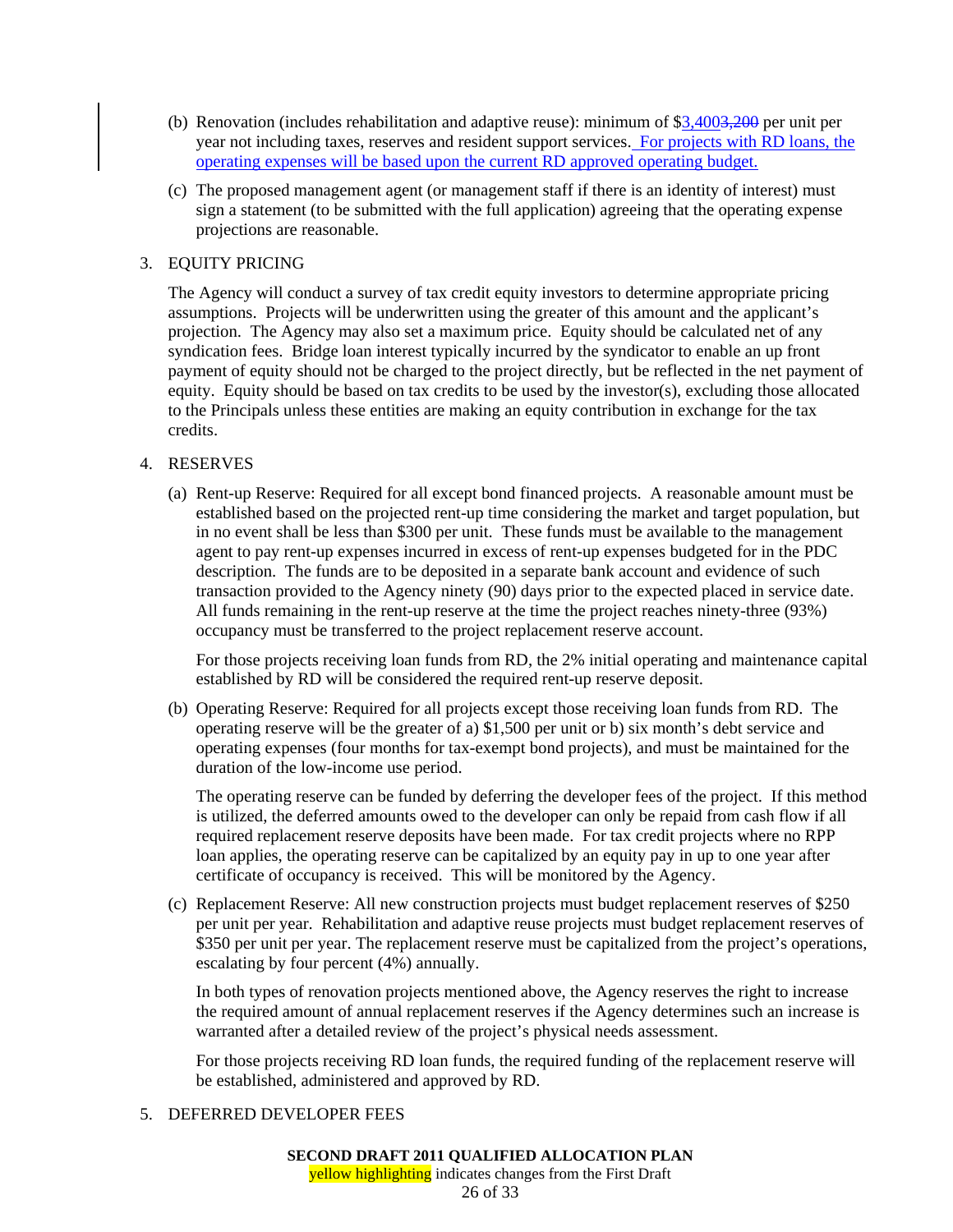Developer fees can be deferred to cover a gap in funding sources as long as:

- (a) the entire amount will be paid within fifteen (15) years and meets the standards required by the IRS to stay in basis,
- (b) the deferred portion does not exceed fifty percent (50%) of the total amount as of the full application, and
- (c) payment projections do not negatively impact the operation of the project.

Each of these will be determined by the Agency. Nonprofit organizations must include a resolution from the Board of Directors allowing such a deferred payment obligation to the project. The developer may not charge interest on the deferred amount in excess of the long term AFR.

#### 6. FINANCING COMMITMENT

- (a) For all projects proposing private permanent financing, a letter of intent is required. This letter must clearly state the term of the permanent loan is at least eighteen (18) years, how the interest rate will be indexed and the current rate at the time of the letter, the amortization period, any prepayment penalties, anticipated security interest in the property and lien position. The interest rate must be fixed and no balloon payments may be due for eighteen (18) years.
- (b) All projects proposing public permanent financing, binding commitments are required to be submitted by the full application due date. The Agency may grant a forty-five  $(45)$  thirty (30) day extension of this deadline for local governments if requested by the applicant in advance of the full application due date. The Agency will assess a  $\frac{$250}{}$  fee for requests submitted within ten (10) calendar days of the full application deadline. Local governments also must identify the source of funding (e.g. HOME, trust fund). All loans must have a fixed interest rate and no balloon payments for at least eighteen (18) years after project completion. A binding commitment is defined as a letter, resolution or binding contract from a unit of government. The same terms described for the letter of intent (using the format approved by the Agency) from a private lender must be included in the commitment.
- (c) The Agency may request a letter from a construction lender documenting the loan amount, interest rate, and any origination fees.
- (d) Applications may only include one set of proposed funding sources; the Agency will not consider multiple financial scenarios. A project will be ineligible for allocation if any of the listed funding sources will not be available in an amount or under the terms described in the application. The Agency may waive this limitation if the project otherwise demonstrates financial feasibility.

## 7. DEVELOPER FEES AND ADDITIONAL CONTINGENCY

- (a) Developer fees shall be  $$11,500$  per unit for new construction projects and twenty-seven and one half percent (27.5%) of PDC line item 4 for rehabilitation projects. Developer fees for new construction projects shall be the lesser of \$10,500 per unit or \$800,000 (the maximum for projects with tax-exempt bonds is \$1,500,000).
- (b) Developer fees for rehabilitation projects shall be the greater of \$7,500 per unit or twenty five percent (25%) of the PDC description line item for rehabilitation (line 4), but in no event will exceed \$800,000 (the maximum for projects with tax-exempt bonds is \$1,500,000).
- $(b)$  Notwithstanding the amount calculated in subsection  $(7)(a)$ , the developer fee for any project shall be a maximum of \$1,000,000 (the maximum for projects with tax-exempt bonds is \$1,500,000).
- (c) Builder's general requirements shall be limited to six percent (6%) of hard costs.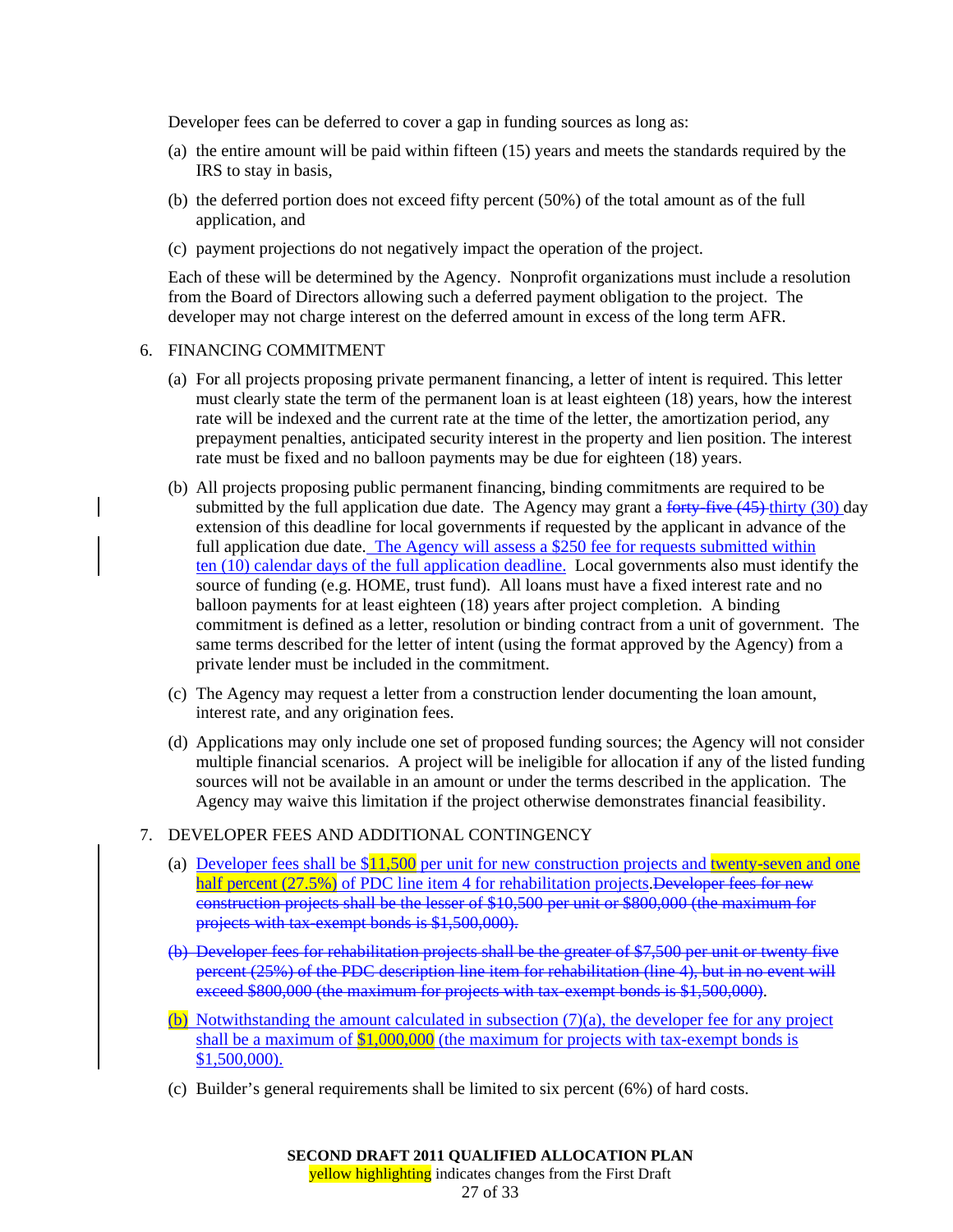- (d) Builder's profit and overhead shall be limited to ten percent (10%) (8% profit, 2% overhead) of total hard costs, including general requirements.
- (e) Where an identity of interest exists between the owner and builder, the builder's profit and overhead shall be limited to eight percent (8%) (6% profit, 2% overhead).
- (f) The application may include up to the greater of \$500 per unit or \$30,000 in additional contingency to cover overruns in any project development cost. To the extent this amount is not used for cost overruns it may be taken as additional developer fee.

#### 8. CONSULTING FEES

The total amount of any consulting fees and developer fees shall be no more than the maximum developer fee allowed to that project.

#### 9. ARCHITECTS' FEES

The architects' fees, including design and inspection fees, shall be limited to three percent (3%) of the total hard costs plus general requirements, overhead, profit and construction contingency (total of lines 2 through 10 on the PDC description).

#### 10. INVESTOR SERVICES FEES

Investor services fees must be paid from net cash flow and not be calculated into the minimum debt coverage ratio.

## 11. PROJECT CONTINGENCY FUNDING

All new construction projects shall have a hard cost contingency line item of NO MORE THAN five percent (5%) of total hard costs, including general requirements, builder profit and overhead. Rehabilitation and adaptive reuse projects shall include a hard cost contingency line item of NO MORE THAN ten percent (10%) of total hard costs.

#### 12. PROJECT OWNERSHIP

There must be common ownership between all units and buildings within a single project for the duration of the compliance period.

## 13. SECTION 8 PROJECT-BASED RENTAL ASSISTANCE

For all projects that propose to utilize Section 8 project-based rental assistance, the Agency will underwrite the rents according to the tax credit and HOME limits. These limits are based on data published annually by HUD. If the Section 8 contract administrator is willing to allow rents above these limits, the project may receive the additional revenue in practice, but Agency underwriting will use the lower revenue projections regardless of the length of the Section 8 contract.

Given the uncertainty of long-term federal commitment to Section 8 rental assistance, the Agency considers underwriting to the more conservative revenue levels to best serve the project's long-term financial viability.

#### 14. WATER, SEWER, AND TAP FEES

Any water, sewer, and tap fees charged to the project must be entered on a separate line item of the PDC description. Any application that does not include these costs must provide a letter from the local provider that no fees will be charged.

#### **VII. POST-AWARD PROCESSES AND REQUIREMENTS**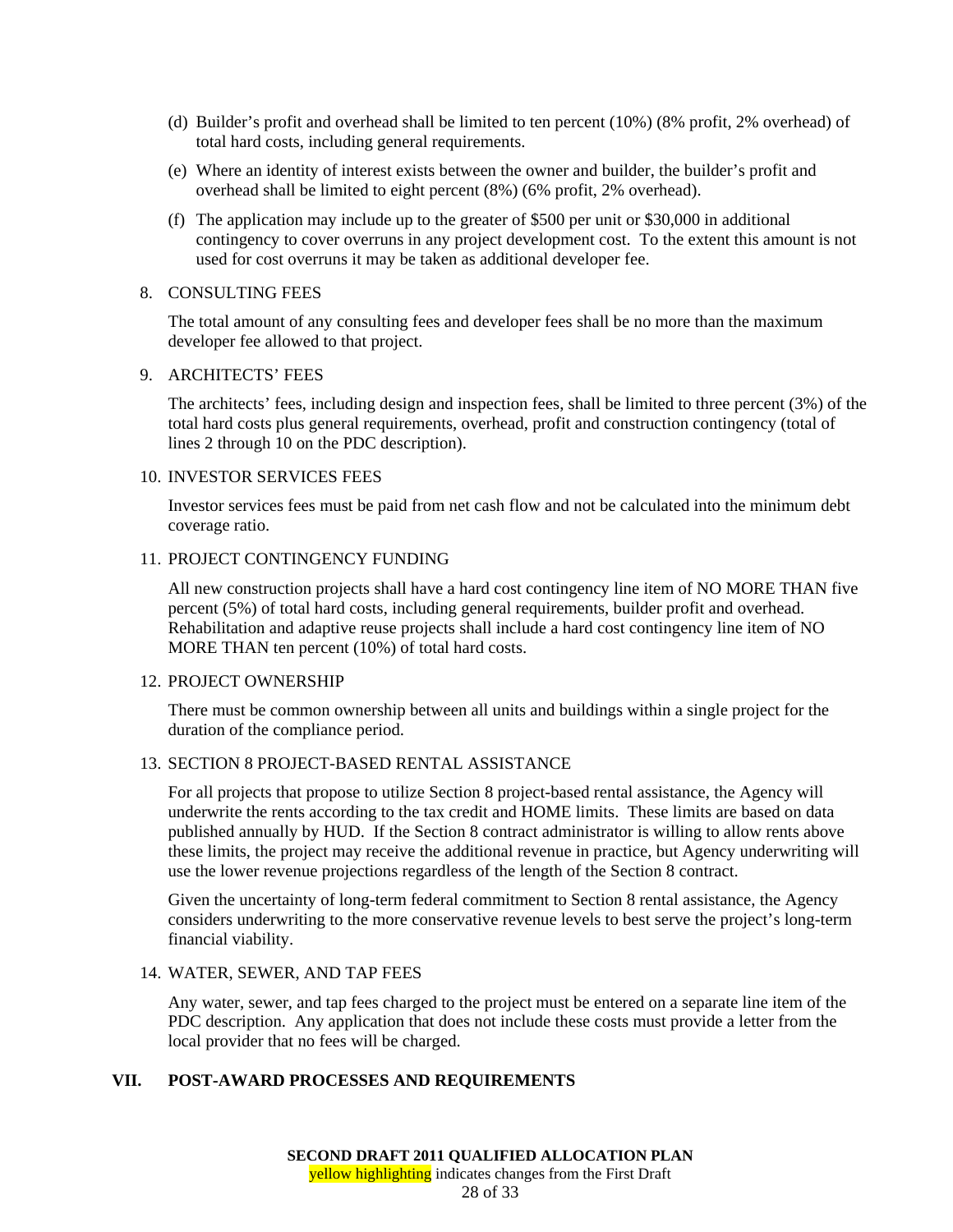## A. GENERAL REQUIREMENTS

- 1. The 9% tax credit reservation amount will be the total anticipated qualified basis amount multiplied by nine percent (9%), or three and three quarters percent (3.75%) for the 4% tax credit. The actual tax credits allocated will be the lesser of the tax credits reserved, the applicable rate multiplied by qualified basis (as approved by the Agency), or the amount determined by the Agency pursuant to its evaluation as required under Section 42(m)(2) of the Code.
- 2. Ownership entities must (a) expend ten percent (10%) of the project's reasonably expected basis by a date to be determined by the Agency and (b) submit to the Agency a completed carryover agreement and cost certification by a date to be determined by the Agency. (This requirement also applies to projects with partial allocations.) Failure to meet these deadlines will preclude the project from participation in the state credit program. Pursuant to Section VI(B)(6), the Agency may determine that an awarded application listing state tax credits as a source of funding is ineligible for allocation due to failure to comply with the requirements of this subsection (A)(2). Projects will be required to elect a project-based allocation.
- 3. Once approved, the ownership entity will proceed to acquire, construct or rehabilitate the project. Owners may not start construction, including sitework, before the Agency has approved the project's final plans and specifications. Upon completion for occupancy, the ownership entity must notify the Agency and furnish a completed Final Cost Certification that complies with the Agency's guidelines and requirements. Project cash flow is a prohibited source of funds for the project budget.
- 4. Projects must meet all applicable federal, state and local laws and ordinances, including the Code and Fair Housing Act; the Agency may treat any failure to do so as a violation of the Plan.
- 5. Allocated tax credits may also be returned to the Agency under the following conditions: (a) credits have been allocated to a project building that is not a qualified building within the time period required by the Code, for example, because it is not placed in service within the period required under the Code, (b) credits have been allocated to a building that does not comply with the terms of its allocation agreement, (c) credits have been allocated to a project that are not necessary for the financial feasibility of the project, or (d) by mutual written agreement between the allocation recipient and the Agency. Returned credits may include credits previously allocated to project that fails to meet the 10% test under Section 42(b)(1)(E)(ii) of the Code.
- 6. The Agency may conduct construction inspections for adherence to approved final plans and specifications.
- 7. The owner of the project must sign and record the Extended Use Agreement in the county in which the project is located by the end of the first year after the tax credits are allocated. The owner must have good and marketable title at that time, and must obtain the consent of any lienholder on the project property recorded prior to the Extended Use Agreement (other than a lienholder relative to the financing of the construction of the project that by its terms will be cancelled within one year of the last building in the project being placed in service) to be bound by the terms of this Extended Use Agreement.
- 8. The Agency may revoke tax credits if the Agency determines that the owner has failed to implement all representations in the application to the Agency's satisfaction. Owners will acknowledge that the following constitute conditions to their allocation:
	- (a) accuracy of the facts and compliance with representations contained in the project's final accepted application, including all exhibits and attachments,
	- (b) completion of construction as depicted on the site layout, floor plan and elevations submitted with the project application,
	- (c) adherence to the Plan, and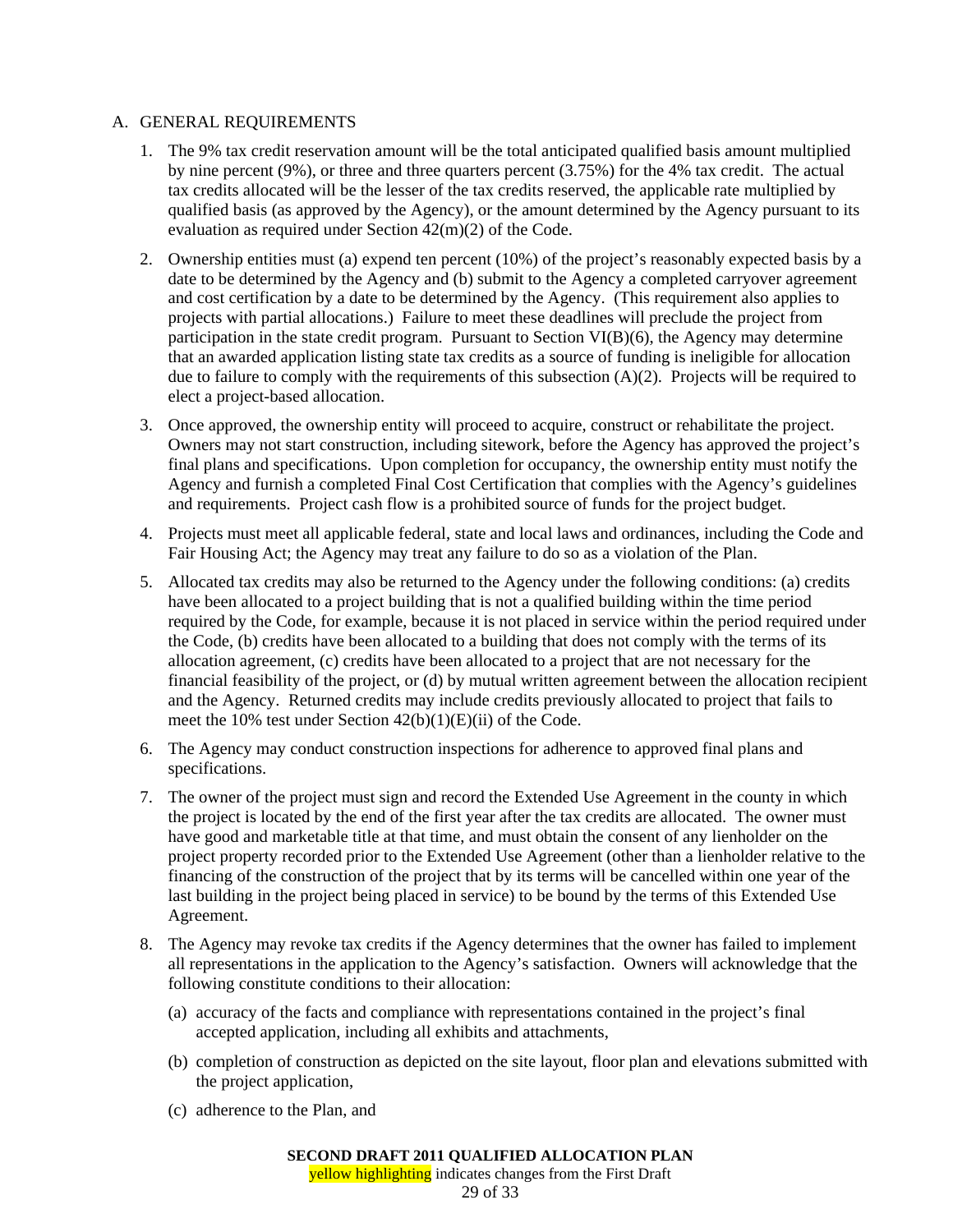(d) provision and maintenance of those certain unit and project amenities for the benefit of the tenants described in the project application.

An owner's or project's failure to comply with all such conditions without written authorization from the Agency will entitle the Agency, in its discretion, to deem the allocation to be cancelled by mutual consent. After any such cancellation, the owner will acknowledge that neither it nor the project will have any right to claim tax credits pursuant to this allocation. The Agency reserves the right, in its discretion, to modify or waive any such failed condition.

- 9. Federal form 8609 will not be issued until:
	- (a) the owner and management company produces evidence of attending a low-income housing tax credit compliance seminar sponsored either by the Agency or a sponsor acceptable to the Agency within the last 12 months;
	- (b) the Agency confirms that the monitoring fees have been paid and that the project has adhered to all representations made in the application (including design elements); and
	- (c) the project demonstrates that it will meet all relevant Plan requirements.

The Agency may require evidence of escrowed funds to complete landscaping.

- 10. In making application for tax credits, the applicant agrees that the Committee, the Agency, and their designees will have access to any information pertaining to the project. This includes having physical access to the project, all financial records and tenant information for any monitoring that may be deemed necessary to determine compliance with the Code. Applicants are advised that the Agency, on behalf of the Committee, is required to do compliance monitoring and to notify the IRS and the owner of any discovered noncompliance with tax credit laws and regulations, whether corrected or uncorrected. The Agency intends to conduct desk audits and monitoring visits of projects for the purpose of evaluating continuing compliance with tax credit regulations, selection criteria, ensuring that the project continues to provide decent, safe and sanitary housing. The Agency will periodically modify monitoring procedures to ensure compliance with the requirements set forth in the Code and from time to time amended.
- 11. An allocation of tax credits does not constitute a representation or warranty that the ownership entity or its owners will qualify for or be able to use the tax credits. The Agency's interpretation of the Code is not binding on the IRS, and the Agency neither represents nor warrants to any owner, equity investor, Principal or other program participant how the IRS will interpret or apply any provision of the Code. Each owner and its agents should consult its own legal and tax advisors.

NOTE: Applicants are advised that some portion or all of a project's application may be subject to disclosure to the public under the North Carolina Public Records Act.

#### B. STATE TAX CREDITS

As the administrative agent for state credit refunds issued under N.C.G.S. § 105-129.42, the Agency has a responsibility to ensure that ownership entities do not receive resources ahead of corresponding value being created in the project. Therefore the following restrictions will apply to the state tax credit refund program.

- 1. Loan Option: Loans made by the Agency pursuant to N.C.G.S. § 105-129.42(d) will not be closed until the outstanding balance on the first-tier construction financing exceeds the total state credit amount; the entire loan must be used to pay down a portion of the then existing construction debt.
- 2. Direct Refund Option: The Agency and ownership entity will enter into an escrow agreement with regard to the refund dollars. The agreement will state, among other reasonable limitations, that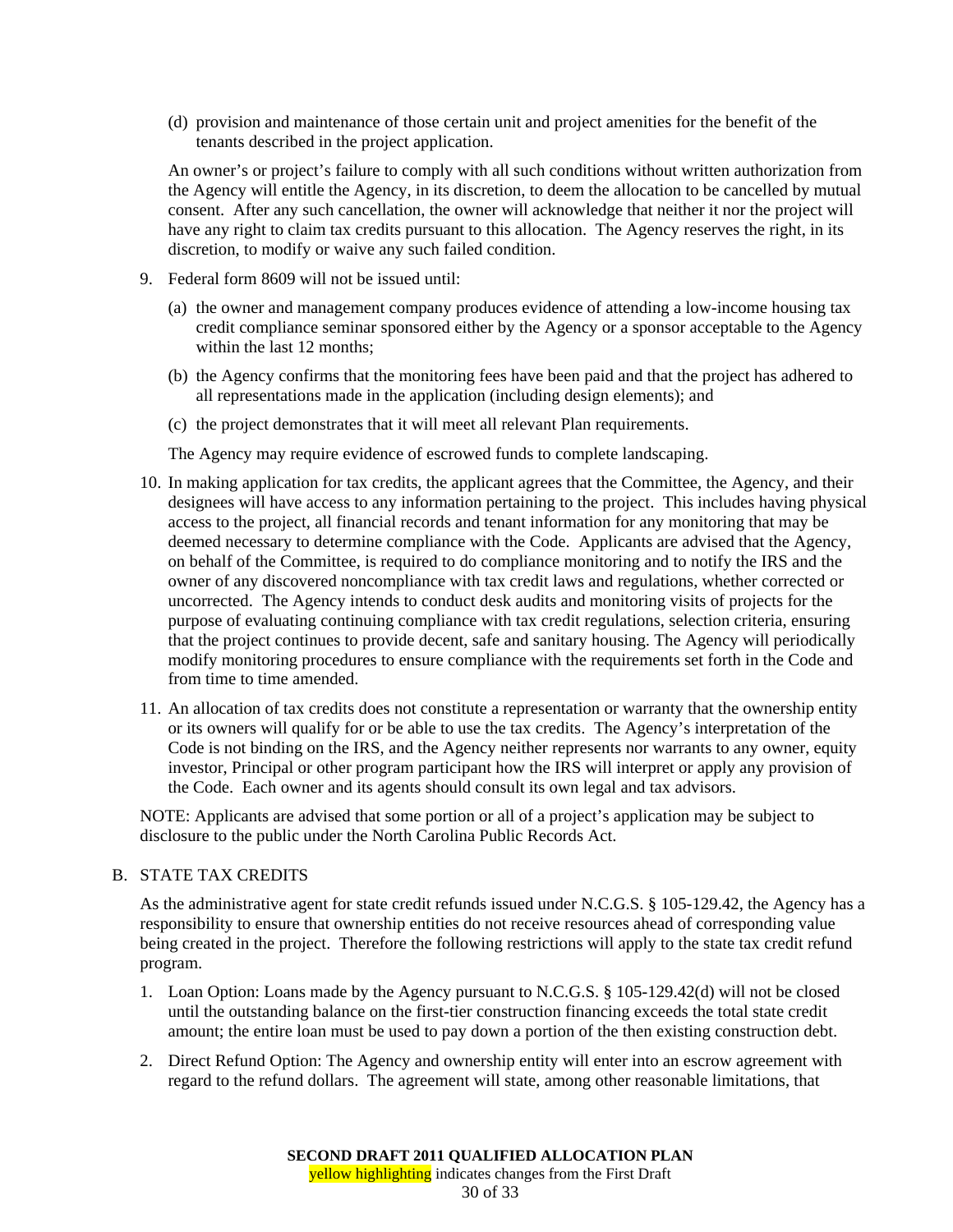issuance of the funds under N.C.G.S.  $\S$  105-129.42(g)(1) will not occur until all of the following requirements have been met:

- (a) at least fifty percent (50%) of the activities included in the project's eligible basis have been completed;
- (b) the Agency and local government inspector have conducted their framing inspections and approved all buildings (including community facilities); and
- (c) the outstanding balance on the first-tier construction financing exceeds the total state credit amount (the entire refund must be used to pay down a portion of the then existing construction debt).

Applicants must indicate which of the two options will apply to the project as part of the full application process; such decision may not be changed for the carryover allocation. Ownership entities will have to fully comply with the Plan, including Section VII( $A$ )(2), to be eligible for participation in the state tax credit program. The Agency may adopt other policies regarding the state tax credit after adoption of the Plan. Owners, partners, members, developers or other Principals (and their affiliated entities) that are involved in a violation of any state tax credit requirement or fail to place a project in service after taking a loan or refund may be assessed up to forty (-40) negative points or disqualified from participation in Agency programs.

## C. COMPLIANCE MONITORING

- 1. Basic Requirements: Owners must comply with Section 42 of the Code, IRS regulations, rulings, procedures, decisions and notices, state statutes, local codes, the Plan, Agency loan documents, **Appendix F** (incorporated herein by reference), and any other legal requirements.
- 2. Agency Requirements: The Agency will adopt and revise standards, policies, procedures, and other requirements in administering the tax credit program. Examples include training and on-line reporting. Owners must comply with all such requirements regardless of whether or not they expressly appear in the Plan or **Appendix F**.

## **VIII. DEFINITIONS**

The terms listed below will be defined in the Plan as indicated below regardless of capitalization, unless the context clearly indicates otherwise. Terms used in the Plan but not defined below will have the same meaning as under the Code and IRS regulations.

Affiliate: As to any person or entity (i) any entity of which a majority of the voting interest is owned by such person or entity, (ii) any person or entity directly or indirectly controlling (10% or more) such person or entity, (iii) any person or entity under direct or indirect common control with any such person or entity, or (iv) any officer, director, employee, manager, stockholder (10% or more), partner or member of any such person or entity or of any person or entity referred to in the preceding clauses (i), (ii) or (iii).

Applicant: The entity that is applying for the tax credits and/or any RPP loan funds, as applicable.

Choice-Limiting Activity: Includes leasing or disposition of real property and any activity that will result in a physical change to the property, including acquisition, demolition, movement, rehabilitation, conversion, repair, or construction.

Community Service Facility: Any building or portion of building that qualifies under Section 42(d)(4)(C)(iii) of the Code, Revenue Ruling 2003-77, and any Agency requirements for such facilities (which may be published as part of the Plan, an Appendix or separately).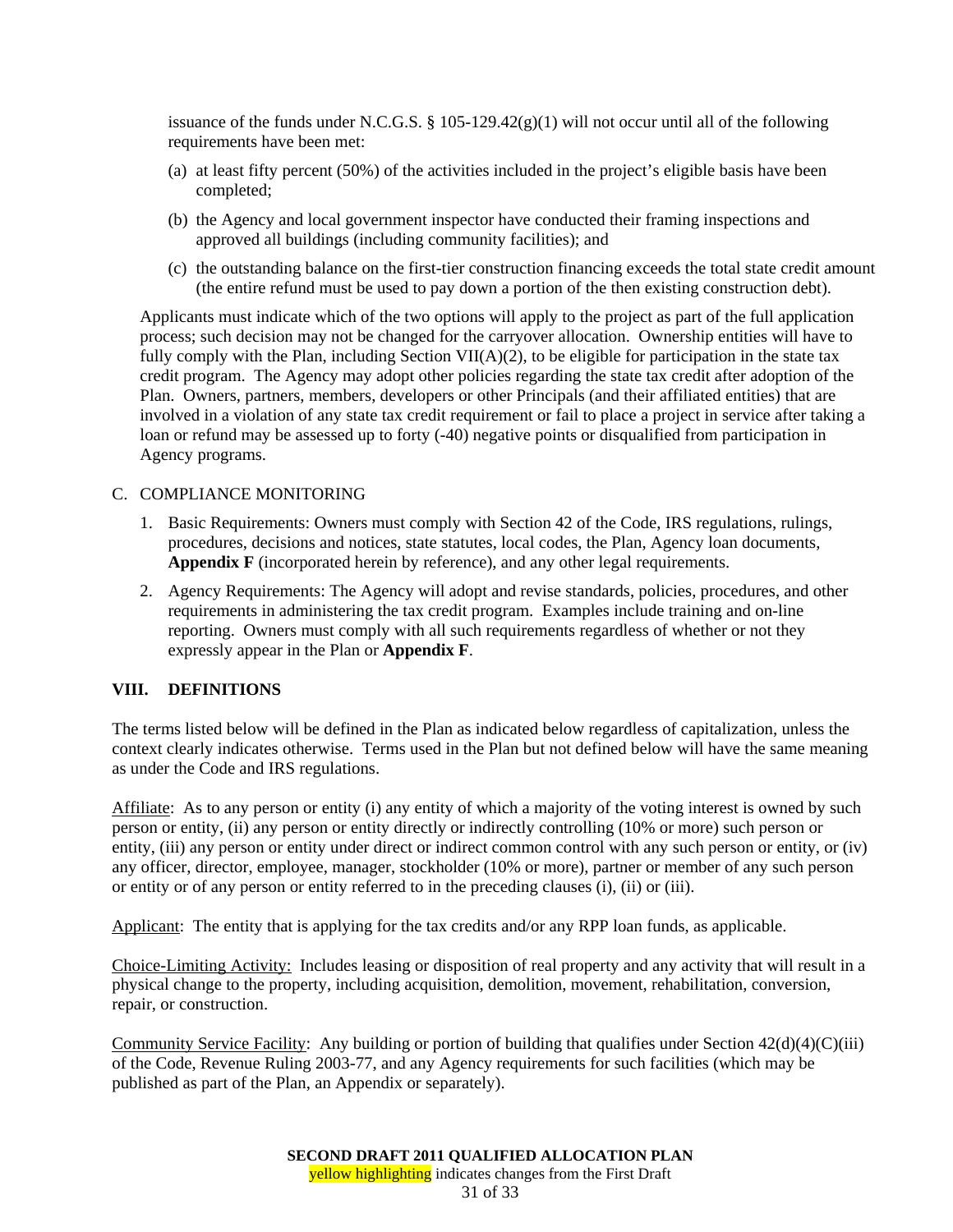Developer: Any individual or entity responsible for initiating and controlling the development process and ensuring that all, or any material portion of all, phases of the development process are accomplished. Furthermore, the developer is the individual or entity identified as such in the Ownership Entity Agreement and any and all Development Fee Agreements.

Displacement: The moving of a person or such person's personal property from their current residence.

Entity: Without limitation, any general partnership, limited partnership, limited liability company, corporation, joint venture, trust, business trust, cooperative, association, public agency or other entity, other than a human being.

Homeless Populations: People who are living in places not meant for habitation (such as streets, cars, parks), emergency shelters, or in transitional or temporary housing but originally came from places not meant for habitation or emergency shelters.

Management Agent: Individual(s) or Entity responsible for the day to day operations of the project, which may or may not be related to the Owner(s) or ownership entity.

Market-Rate Units: Units that are not subject to tax credit restrictions; does not include manager units.

Material Participation: Involvement in the development and operation of the project on a basis which is regular, continuous and substantial throughout the compliance period as defined in Code Sections 42 and 469(h) and the regulations promulgated thereunder.

Net Square Footage: The outside to outside measurements of all finished areas that are heated and cooled (conditioned). Examples include hallways, community and office buildings, dwelling units, meeting rooms, sitting areas, recreation rooms, game rooms, etc. Breezeways, stairwells, gazebos and picnic shelters are examples of unconditioned outside structures that may not be used as net square footage.

Owner(s): Person(s) or entity(ies) that own an equity interest in the Ownership Entity.

Ownership Entity: The ownership entity to which tax credits and/or any RPP loan funds will be awarded.

Ownership Entity Agreement: A written, legally binding agreement describing the rights, duties and obligations of owners in the ownership entity.

9% Tax Credit: Low-income housing tax credits available for allocation under the state's volume cap pursuant to Section 42(h)(3) of the Code.

Person: Any individual or Entity, and the heirs, executors, administrators, legal representatives, successors and assigns of such Person where the context so requires.

Person with a Disability: An adult who has a permanent physical or mental impairment which substantially limits one or more major life activities as further defined in North Carolina's Persons with Disabilities Protection Act (N.C.G.S. § 168A-3 (7a)).

Principal: Principal includes (1) all persons or entities who are or who will become partners or members of the ownership entity, (2) all persons or entities whose affiliates are or who will become partners or members of the ownership entity, (3) all persons or entities who directly or indirectly earn a portion of the development fee for development services with respect to a project and/or earn any compensation for development services rendered to such project, which compensation is funded directly or indirectly from the development fee of